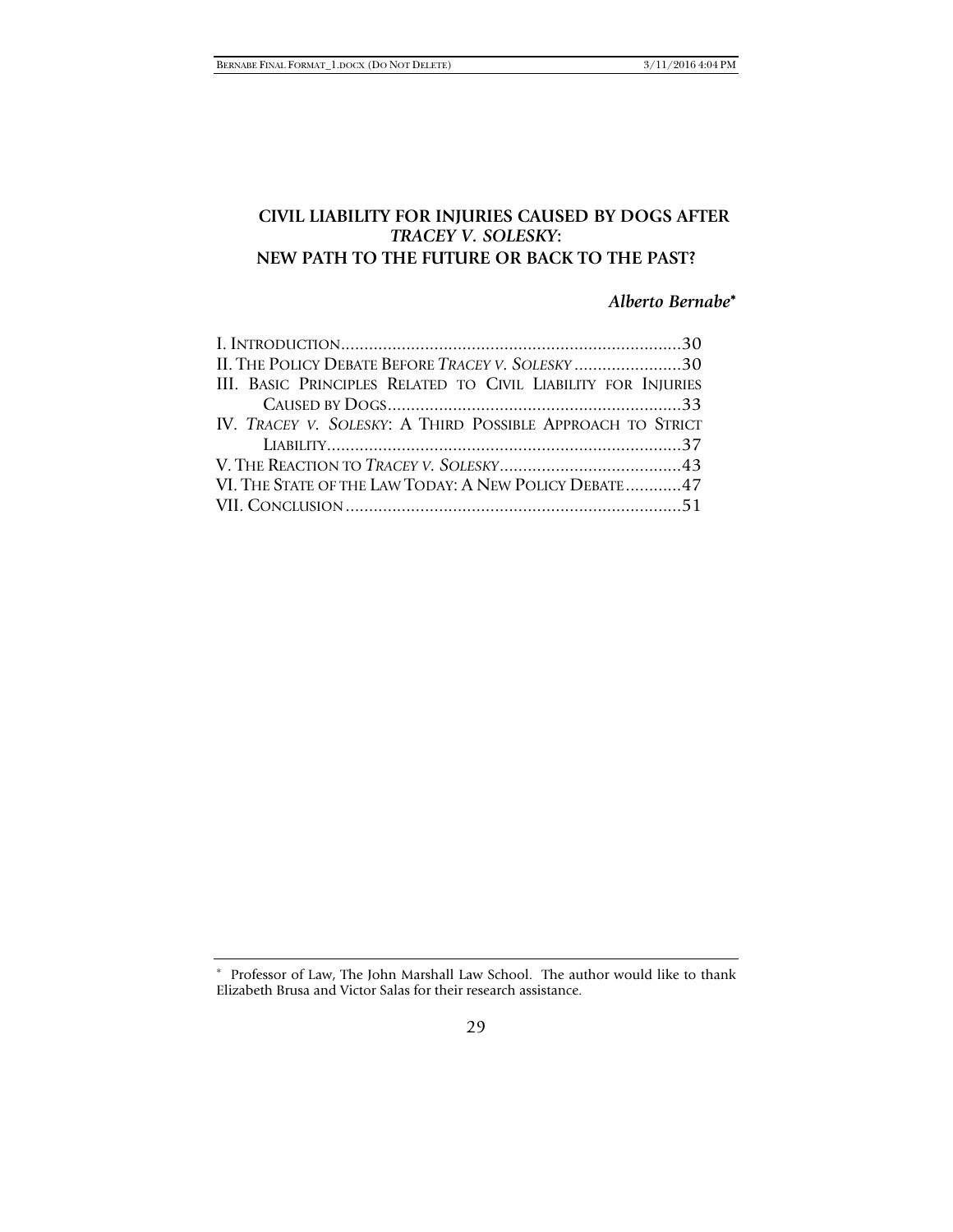#### I. INTRODUCTION

Just over two years ago, the Maryland Court of Appeals decided *Tracey v. Solesky*, in which it modified Maryland common law related to strict liability in cases involving injuries caused by dogs.<sup>1</sup> In doing so, it fueled a debate on the best approach to manage the effects of these types of injuries. The response to the opinion was swift. Several bills that were intended to abrogate the effects of the decision were quickly presented in both the Maryland Senate and House of Representatives.<sup>2</sup> However, the lawmakers were unable to come to an agreement on the best way to approach the issue. Their efforts continued over the next two years until last year when a bill was finally approved and signed into law.<sup>3</sup>

Although *Solesky* was neither a significant departure from the applicable law at the time nor an adoption of the alternative, more prevalent view in other jurisdictions, the action taken by the legislature abrogated its holding entirely. As a result, the current applicable doctrine is a collage of different approaches and it is difficult to see how it protects victims of dog attacks more than they were protected before *Solesky*. This Article will review the tort law doctrines that operate to regulate dog ownership and discuss the consequences of the newly approved statute.

#### II. THE POLICY DEBATE BEFORE *TRACEY V. SOLESKY*

With an estimated 73 million dogs in American households, it is fair to say that dogs are the most common household pets in the United States.4 In 2010, it was estimated that over 800,000 households in Maryland included a dog.<sup>5</sup> Additionally, pit bulls are the second most popular type of dogs registered in the state. $6$ Although most of these pets are perfectly domesticated, about five million Americans experience a dog attack every year.<sup>7</sup> Some of

<sup>1</sup> Tracey v. Solesky, 50 A.3d 1075, 1079 (Md. 2012), *superseded by statute*, MD. CODE ANN., CTS. & JUD. PROC. § 3-1901 (West 2014). 2

<sup>&</sup>lt;sup>2</sup> See discussion *infra* Part V.

*See* MD. CODE ANN., CTS. & JUD. PROC. § 3-1901 (West 2014). 4

April Pruitt-Summers, *Dog Bites Man: Liability for Dog Attacks Under the Animal Control Act*, 96 ILL. B.J. 408, 408 (2008).

Errin K. Roby, *Tort Liability Unleashed:* Solesky v. Tracey *and Landlord Duty to Third Parties*, 43 U. BALT. L.F. 61, 61 (2012).

 $6$  Interview with Frank Branch, representative of Maryland Votes for Animals, *Discussion of Failure of Dog Bite Bill*, WUSA9-TV (Aug. 15, 2012, 6:01 PM), http://www.wusa9.com/story/local/2012/08/15/3962053/. 7

Cynthia A. Mcneely & Sarah A. Lindquist, *Dangerous Dog Laws: Failing to Give Man's Best Friend A Fair Shake At Justice*, 3 J. ANIMAL L. 99, 99 (2006).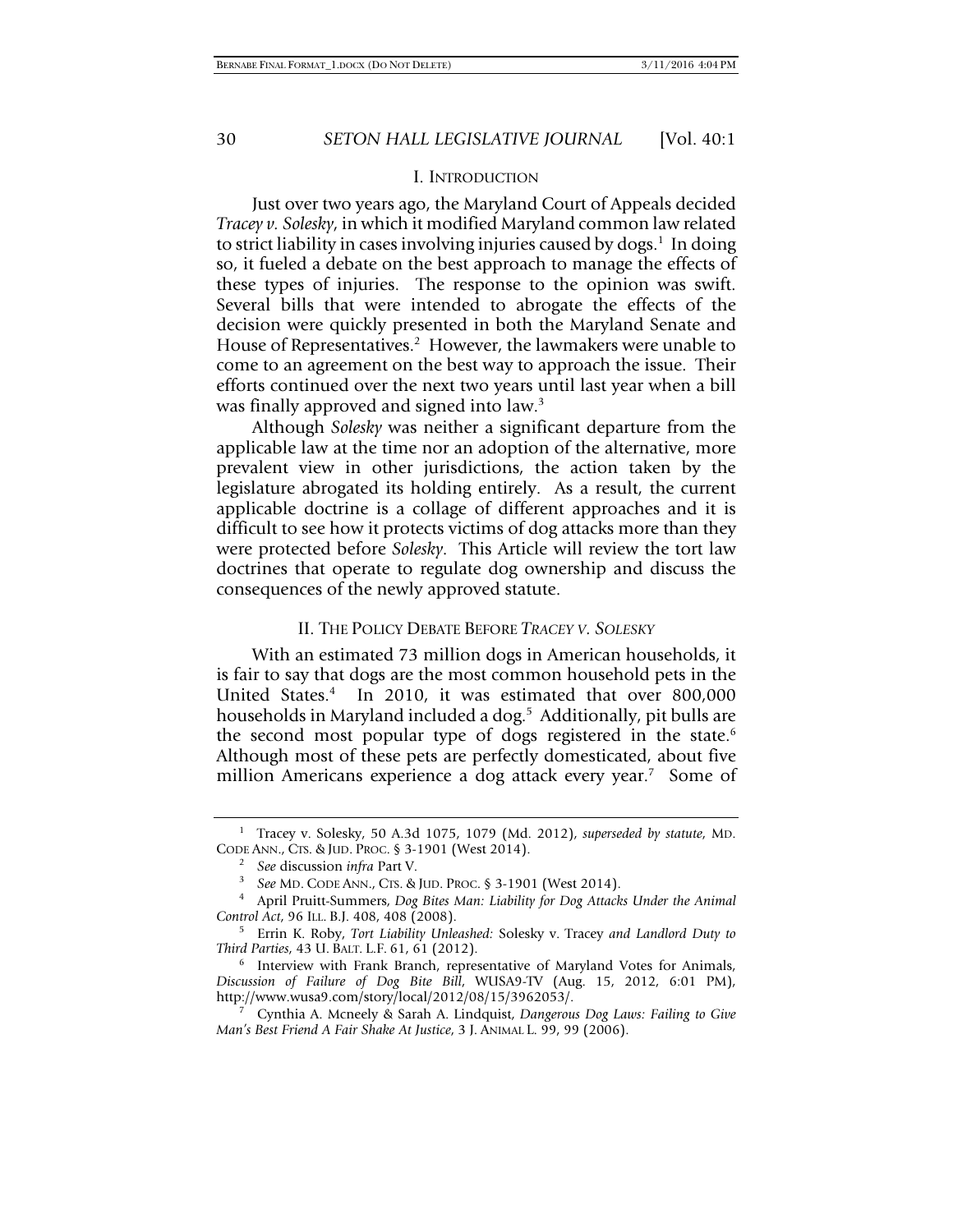these attacks result in death, and more than half of the victims of all attacks are children.<sup>8</sup> For this reason, there is a long history of debates about the best policy approaches to deal with the issues raised by injuries caused by dogs.<sup>9</sup>

The vast majority of dog attack related deaths have been caused by pit bulls.<sup>10</sup> Consequently, the most prevalent debate in recent years has centered on whether that specific dog breed should be treated differently through legislation and regulation. $11$  As a result, a number of jurisdictions have enacted breed-specific regulations, which, in turn, have generated litigation to challenge their validity.<sup>12</sup>

Adding to the debate, in 2012, the American Bar Association ("ABA") adopted a resolution urging legislative bodies and governmental agencies to adopt comprehensive breed-neutral dangerous dog laws that ensure due process protections for owners, encourage responsible pet ownership, and focus on the behavior of both dog owners and dogs.<sup>13</sup> The resolution did not dispute that there is a need to regulate dog ownership due to the conduct of certain dogs or their owners, but it emphasized that the regulation should be fair and neutral.<sup>14</sup>

More importantly, however, the ABA explicitly took the position that breed-specific regulation has been the result of "panic

currently recognize three lines of pit bull terriers. John Gibeaut, *A Bite Worse Than Its Bark: Maryland Puts Pit-Bull Owners on Liability Notice*, A.B.A. J. (Sep. 1, 2012), http://www.abajournal.com/magazine/article/a\_bite\_worse\_than\_its\_bark\_maryland

<sup>8</sup>

<sup>&</sup>lt;sup>8</sup> Id.<br><sup>9</sup> In *Solesky*, the court discusses some of the history of the early cases in Maryland, starting with the 1916 decision in Bachman v. Clark, 128 Md. 245 (1916), the first reported dog bite case involving a pit bull. *See* Tracey v. Solesky, 50 A.3d 1075, 1076– 77 (2012), *superseded by statute*, MD. CODE ANN., CTS. & JUD. PROC. § 3-1901 (West

<sup>2014).&</sup>lt;br><sup>10</sup> According to a study by DogsBite.org, included in an amicus brief the organization filed in *Tracey v. Solesky*, between 2005 and 2010, pit bulls caused 105 deaths in the United States. Brief of Amicus Curiae Dogsbite.org in Support of Appellees at 14, Tracey v. Solesky, 50 A.3d 1075 (Md. 2012) (No. 53), 2011 WL 6409239, at \*14. This number amounts to 58% of all deaths caused by dogs during those years. *Id.* at 14*.* Rottweilers have the next highest number of deaths caused during this period with 25. *Id.* at 20. Thirteen of the fourteen Americans killed by dogs in the first five months of 2013, or 93 percent, were killed by pit bulls and pit bull mixes. Colleen Lynn, *The Front Burner: Banning Pit Bulls Saves Lives and Protects the Innocent*, THE ORLANDO SENTINEL (May 24, 2013), http://articles.orlandosentinel.com/ 2013-05-24/news/os-ed-front-burner-pit-bulls-pro-20130523\_1\_pit-bulls-viciousdogs-many-dogs.<br><sup>11</sup> The American Kennel Club and the American Dog Breeders Association

<sup>&</sup>lt;sup>12</sup> See *infra* notes 53–55.<br><sup>13</sup> Am. Bar Ass'n, RESOLUTION 100 (2012). <sup>14</sup> *Id*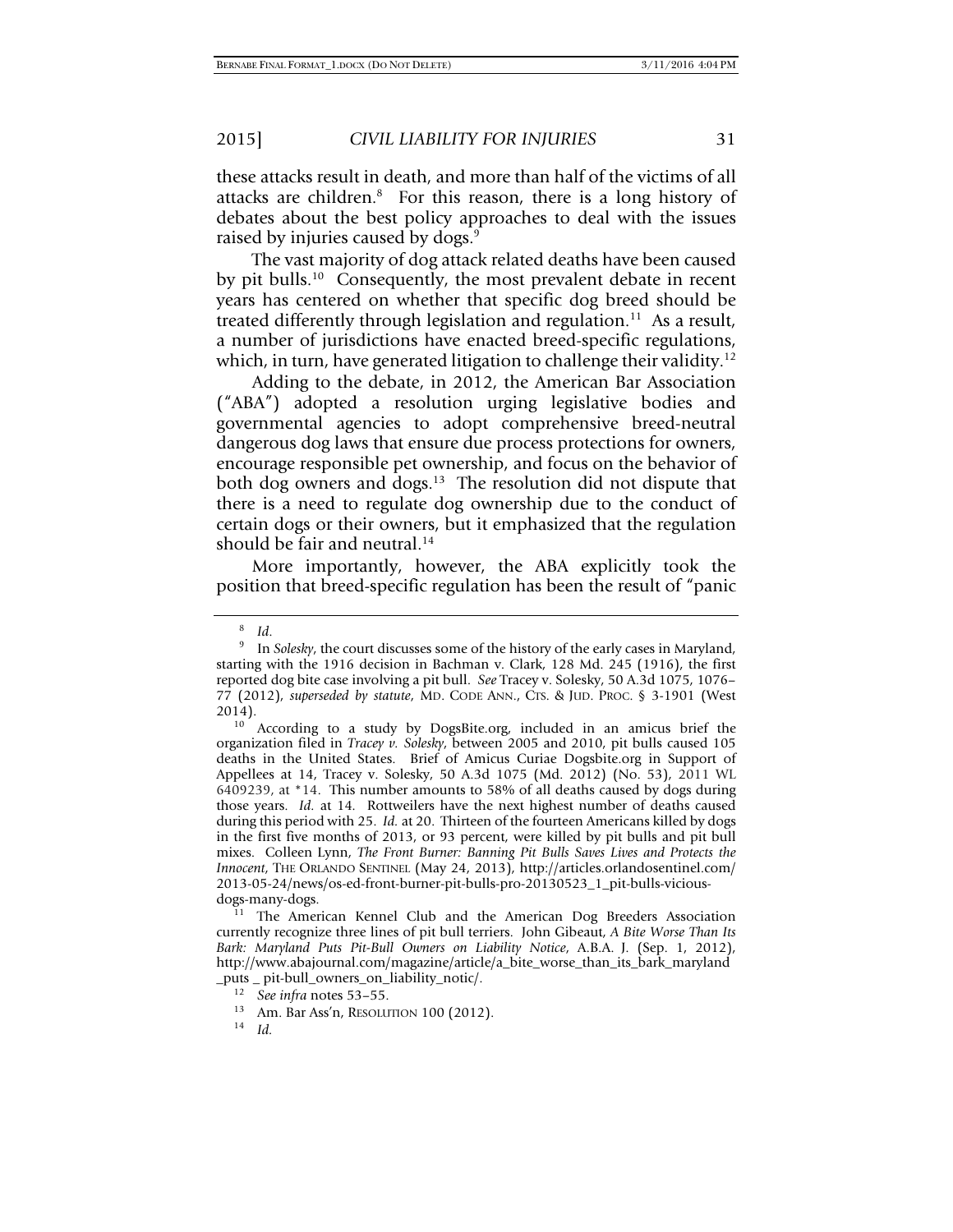policymaking" enacted out of emotion that often fails to consider the effects on the rights of responsible dog owners.<sup>15</sup> In short, the ABA has decided to oppose breed-specific regulation, calling it discriminatory because it considers such laws to be inconsistent with traditional notions of due process.<sup>16</sup>

The report that accompanied the ABA's resolution suggested that, instead of adopting breed-specific regulation, jurisdictions should look for alternative ways to promote safety and responsible dog ownership.17 As an example, it cited the fact that, following a series of well publicized dog attack incidents, the Illinois Legislature enacted comprehensive, non-breed-specific, generic public safety measures that targeted reckless owners and aggressive dog behavior.<sup>18</sup>

What the report does not mention is that legislation is not the only alternative when it comes to regulating conduct. Tort law doctrines also operate as forms of regulation. In fact, one of the applicable statutes in Illinois, the Animal Control Act, is based on the principle that civil liability for injuries caused by dogs should be based on a very strict theory of liability.<sup>19</sup> Thus, while avoiding discrimination among breeds of dogs in regulation, the state is using its tort law doctrines to impose a very high level of indirect regulation. Not surprisingly, Illinois had the second highest total payouts and the largest number of dog bite insurance claims nationally in 2010.20

CHICAGO PERSONAL INJURY LAW BLOG (May 12, 2011, 9:07 AM),

<sup>15</sup> *Id.* at 1.<br>
<sup>16</sup> *Id.* at 2–7.<br>
<sup>17</sup> *Id.* at 1–10.<br>
<sup>18</sup> *Id.* at 9.<br>
<sup>19</sup> Section 16 of the Illinois Animal Control Act states that "[i]f a dog or other animal, without provocation, attacks, attempts to attack, or injures any person who is peaceably conducting himself or herself in any place where he or she may lawfully be, the owner of such dog or other animal is liable in civil damages to such person for the full amount of the injury proximately caused thereby." 510 ILL. COMP. STAT. ANN. 5/16 (West 2006). If the elements of this section are met, the defendant would be liable even if the plaintiff does not show negligent conduct on the part of the defendant regarding whether the dog had exhibited dangerous propensities in the past or that the defendant knew or should have known of the dog's dangerous propensities. Janis v. Graham, 946 N.E.2d 983 (Ill. App. Ct. 2011) (stating that one of the purposes of the Animal Control Act was to eliminate the common law requirement that an injured party must plead and prove that the animal owner knew or should have known about the animal's dangerous propensities); Docherty v. Sadler, 689 N.E.2d 332 (Ill. App. Ct. 1997) ("The purpose of the [Animal Control] Act was to eliminate the 'one-bite rule' which, at common law, required a plaintiff to plead and prove a dog owner either knew or was negligent in not knowing a dog had a propensity to injure people."). 20 *See* Erline Aguiluz, *Illinois Ranks No. 2 in Dog Bite Claims, Says State Farm*, THE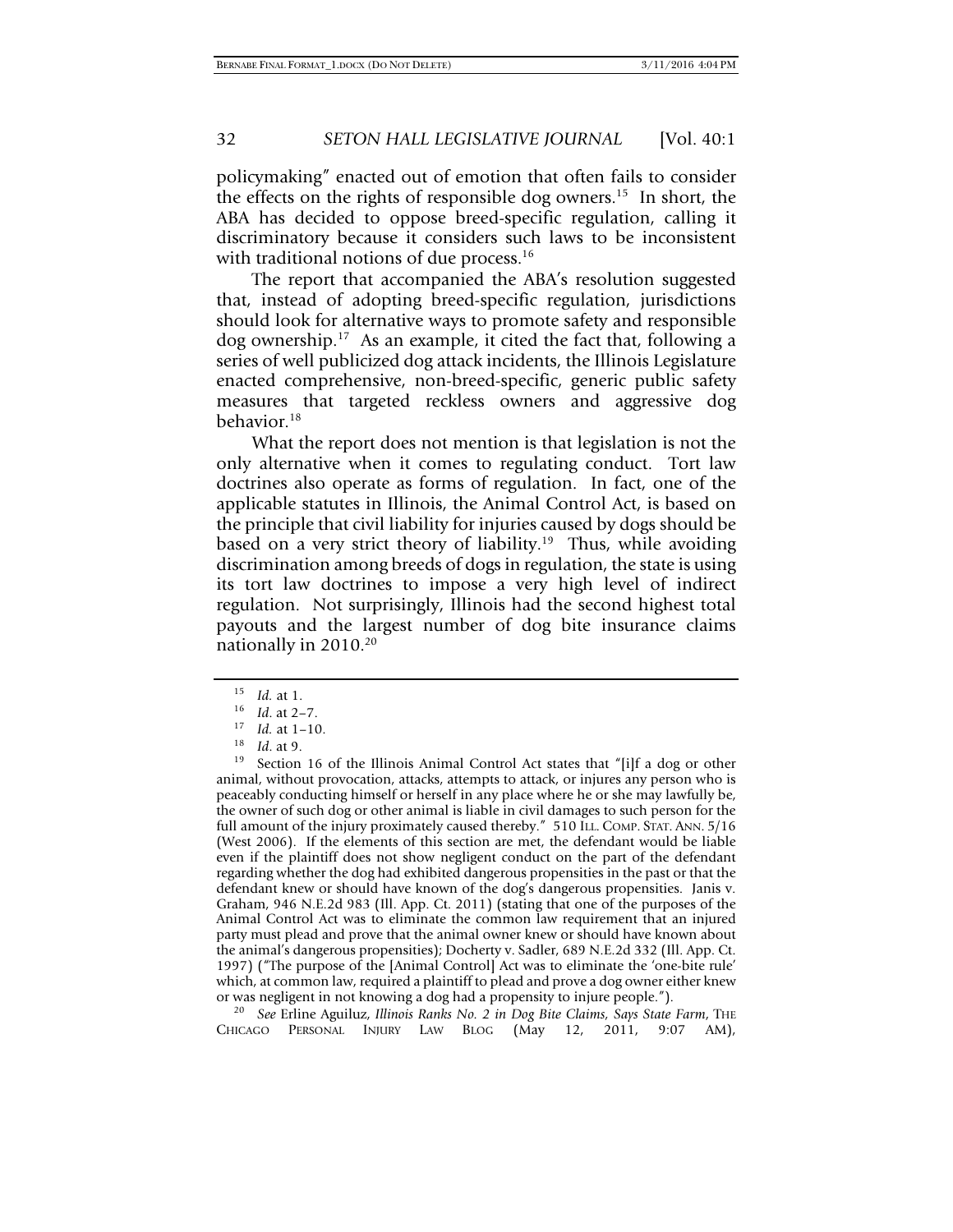A debate about the best regulatory approaches to manage the consequences of injuries caused by dogs would not be complete without a discussion of the effects of applicable civil liability doctrines. This is one of the reasons why *Tracey v. Solesky* is so important.

# III. BASIC PRINCIPLES RELATED TO CIVIL LIABILITY FOR INJURIES CAUSED BY DOGS

At the time *Tracey v. Solesky* was decided, the common law doctrines applied in Maryland in cases involving injuries caused by dogs were based on traditional principles of tort law, which recognized possible claims based on negligence and strict liability if the plaintiff could show that the defendant knew or should have known of the vicious propensities of the dog in question. $21$ 

If the plaintiff chose to pursue the claim based on negligence, the plaintiff had to show that the defendant acted in a way that created an unreasonable risk of harm under circumstances where it was foreseeable that an injury could occur.<sup>22</sup> In turn, to demonstrate

Slack v. Villari, 476 A.2d 227 (Md. Ct. Spec. App. 1984). Presumably, a plaintiff could also bring a claim based on an intentional tort; but there do not seem to be any reported cases. Cases based on an intentional tort theory for injuries caused by dogs are not common at least in part because of the real possibility that the intentional nature of the conduct would result in making insurance coverage unavailable. LITIGATING ANIMAL LAW DISPUTES: A COMPLETE GUIDE FOR LAWYERS 24–25 (Joan E. Schaffner & Julie Fershtman eds., 2009) (homeowners insurance policies and commercial liability policies typically exclude coverage for intentional conduct).

<sup>22</sup> Slack v. Villari, 476 A.2d 227 (Md. Ct. Spec. App. 1984) (stating that claimant must show that the owner exercised ineffective control of an animal in a situation where it would reasonably be expected that injury could occur, and injury does proximately result from the negligence); *see also* RESTATEMENT (SECOND) OF TORTS § 518 (1965); RESTATEMENT (THIRD) OF TORTS §23 cmt. i (2000). Examples of conduct that has been considered to be negligent under the circumstances include improper handling, keeping, restraining or training. *See, e.g.*, Miller v. Anderson, 728 P.2d 407 (Kan. Ct. App. 1986) (failure to keep dog confined); Mech v. Hearst Corp., 496 A.2d 1099 (Md. Ct. Spec. App. 1985) (failure to close gate on property guarded by trained attack dog and failure to post warning signs); McAbee v. Daniel, 445 S.W.2d 917 (Tenn. Ct. App. 1968) (failure to keep child away from dog). In addition, in some cases, the violation of a specific statute enacted to protect the public from possible injuries can be considered to be evidence of negligence. Moore v. Myers, 868 A.2d 954 (Md. Ct. Spec.

http://chicagopersonalinjurylegalblog.com/2011/05/illinois-ranks-no-2-in-dog-biteclaims-says-state-farm.html (citing a report released by State Farm Insurance Company). In Maryland, State Farm Insurance, the state's largest underwriter of homeowners insurance, paid out nearly \$1.6 million for fifty-one dog bite claims in 2012—about \$31,000 per victim. Fredrick Kunkle, *Md. Bill Would Make All Dog Owners Liable for an Attack Regardless of Breed*, THE WASHINGTON POST (Mar. 24, 2014), *available at* http://www.washingtonpost.com/local/md-politics/md-law-would-make-all-dogowners-liable-for-an-attack-regardless-of-breed/2014/03/23/301eb210-b031-11e3-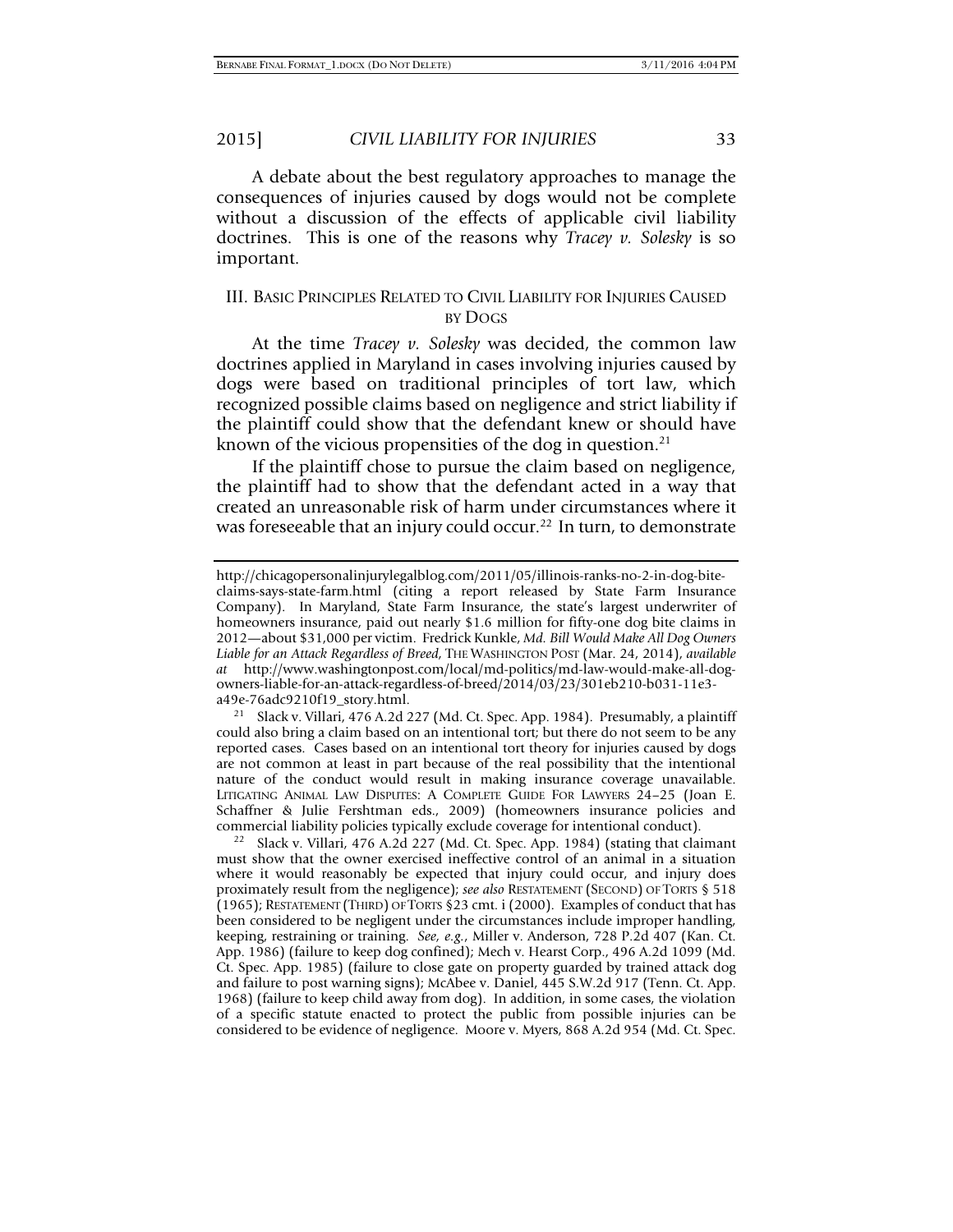that the circumstances were such that a possible injury was foreseeable, the plaintiff would have to argue that something about the dog or its history would make a reasonably prudent person believe that precautions should have been taken to minimize the risk of such an injury.<sup>23</sup> These principles have not changed.

In the end, the validity and possible success of a negligence claim hinges substantially on whether the evidence supports the conclusion that, given the circumstances, the conduct of the defendant should be considered negligent. Given the possible difficulties in obtaining the necessary evidence, it is more common for plaintiffs to choose to bring the claim based on strict liability principles.

In order to support a claim for strict liability, the plaintiff does not have to prove the defendant's specific conduct nor that the conduct should be considered negligent.<sup>24</sup> There are, however, different approaches to what the plaintiff must prove. Before *Tracey v. Solesky* was decided, Maryland followed what can be called the "traditional" approach, which is reflected in Section 509 of the Second Restatement of Torts and Section 23 of the Third

App. 2005); Moura v. Randall, 705 A.2d 334 (Md. Ct. Spec. App. 1998). For a violation of a statute or ordinance to constitute evidence of negligence, the resulting injury must be proximately caused by the violation of the statute, the injury must be to a member of the class of people that the statute or ordinance was designed to protect, and the injury sustained must be of the type that the statute was intended to prevent. Gardenvillage Realty Corp. v. Russo, 366 A.2d 101 (Md. Ct. Spec. App. 1976).

<sup>&</sup>lt;sup>23</sup> Moura, 705 A.2d at 341 (indicating that the dog owner's knowledge of the propensities of the animal is relevant in determining the degree of control that a reasonable person would have exercised under the circumstances). Examples of the type of evidence used to support this element of the claim include proof that the dog had a well-known reputation of being ill-tempered, that the defendant had been told by others that the dog had attacked people in the past, that the defendant warned others to stay away from the dog, that the defendant took special precautions to keep the dog away from others, that the defendant kept the dog muzzled and, of course, that the defendant admitted that the dog was vicious or that the dog had attacked others in the past. LITIGATING ANIMAL LAW DISPUTES: A COMPLETE GUIDE FOR LAWYERS, *supra* note 21, at 11. *See, e.g.*, Matthews v. Amberwood Associates Ltd. Partnership, Inc., 719 A.2d 119 (Md. 1998) (knowledge imputed to defendant because employees had reported dog's aggressiveness and viciousness); Goode v. Martin, 57 Md. 606 (Md. 1882) (knowledge presumed because owner kept dog tied); Warwick v. Mulvey, 127 N.W.2d 433 (S.D. 1964) (defendant witnessed dog's prior assault on delivery person); Mills by Mills v. Smith, 673 P2d 117 (Kan. Ct. App. 1983) (complaints from neighbors about animal running loose); Richmond v. Knowles, 265 A.2d 53 (Del. Super. Ct. 1970) (defendant warned children, including plaintiff, to stay away from dog); Fontecchio v. Esposito, 485 N.Y.S.2d 113 (Sup. Ct. 1985) (dog habitually chained up inside enclosed yard); Russell v. Lepre, 470 N.Y.S.2d 430 (Sup. Ct. 1984) (dog was kept muzzled and

<sup>&</sup>lt;sup>24</sup> See generally, DAN DOBBS, THE LAW OF TORTS 941 (2d ed. 2011).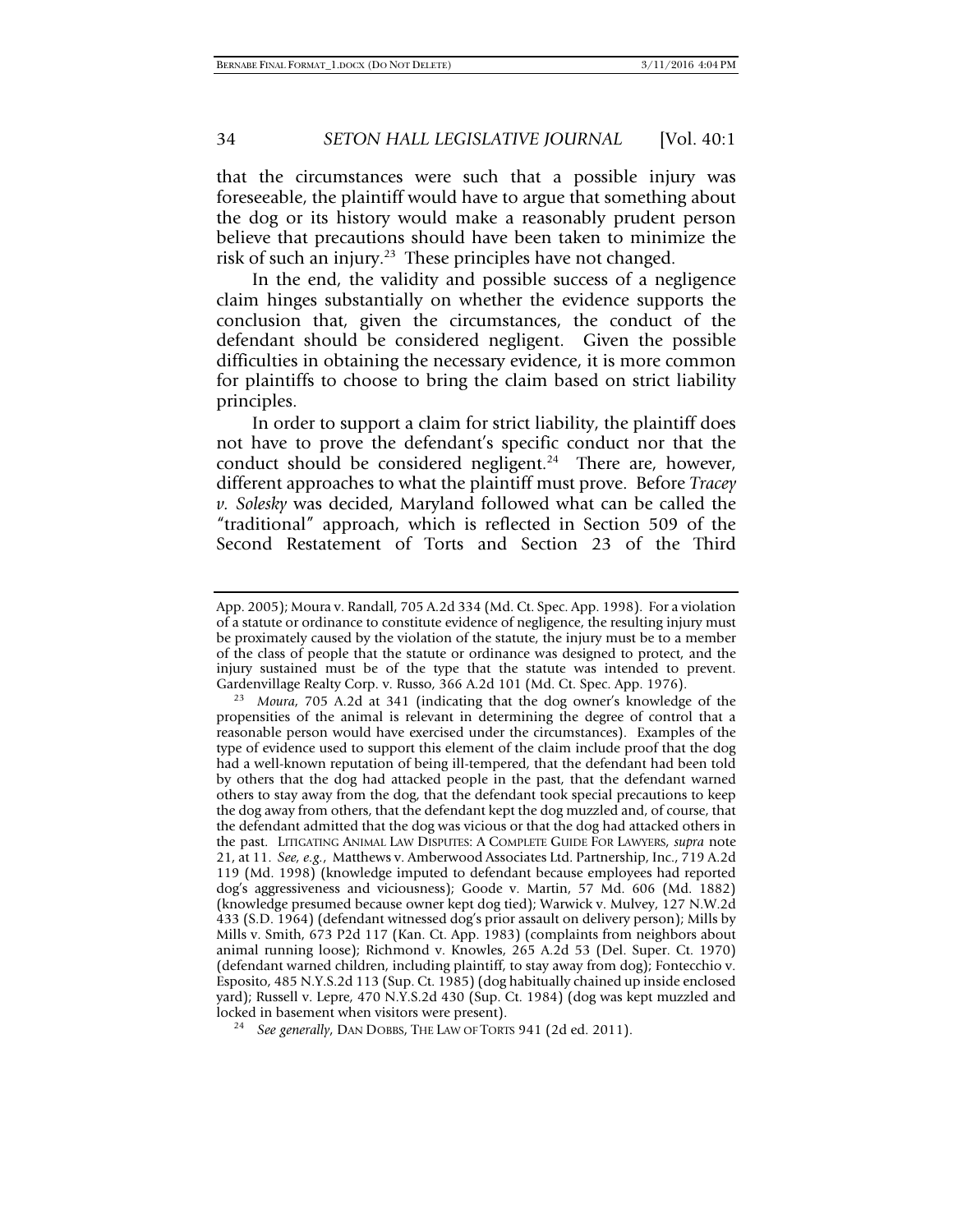Restatement.<sup>25</sup> According to this approach, the owner of a domesticated animal can be subject to liability for harm done by the animal if the owner knows or should know that the animal has abnormally dangerous propensities.<sup>26</sup> This is true even if the owner has exercised the utmost care to prevent the animal from causing the harm.27 Likewise, a landlord who harbors a dangerous dog would be subject to the same liability.<sup>28</sup>

This traditional view is based on the premise that domesticated animals are presumed to be docile and not dangerous enough to justify the imposition of strict liability, which is a theory of liability reserved for cases where injuries are suffered under circumstances that pose high levels of risk.<sup>29</sup> However, the traditional view also recognizes the reality that not all animals are the same and that some do create unreasonable, indeed, abnormally high, risks to others. In such cases, as explained in the Restatement, "[o]nce the

LIAB. FOR PHYSICAL & EMOTIONAL HARM § 23 (2000). Although the text of the Second Restatement does not explicitly say that the possible liability will be strict, it is clear that it is intended to be strict because evidence of the exercise of due care will not eliminate the possibility of liability as it would if the claim were for negligence. The more recently approved Third Restatement has changed the section's language to clarify that liability is strict; however, otherwise, the interpretation is the same as the interpretation of the Second Restatement's language. *See also* JOHN DIAMOND ET AL., UNDERSTANDING TORTS 250–51 (4th ed. 2010) ("Keepers of dogs, cats, horses, or other domestic animals are liable for injury caused by the animal only where the possessor knew or should have known of the animal's aggressive disposition."). Maryland cases holding that the plaintiff must show the defendant knew or should have known that the animal had dangerous propensities include Bachman v. Clark, 97 A. 440 (Md. 1916); Finneran v. Wood, 241 A.2d 579 (Md. 1968); Twigg v. Ryland, 62 Md. 380 (Md. 1884); Mazur v. Scavone, 378 A.2d 1355 (Md. Ct. Spec. App. 1977); Mech v. Hearst Corp., 496 A.2d 1099 (Md. Ct. Spec. App. 1985); Slack v. Villari, 476 A.2d 227 (Md.

Ct. Spec. App. 1984).<br><sup>28</sup> RESTATEMENT (SECOND) OF TORTS § 514 (1965).<br><sup>29</sup> The Third Restatement explains this view by using a "cost-benefit analysis" comparing the important benefits domesticated animals contribute to those who own them with the "modest level of danger" created by their ownership. RESTATEMENT (THIRD) OF TORTS: LIAB. FOR PHYSICAL & EMOTIONAL HARM § 23 cmt. b (2000). Based on this analysis, it concludes that there is little support for applying the principles of strict liability in cases of injuries caused by "such ordinary animals."

<sup>&</sup>lt;sup>25</sup> RESTATEMENT (THIRD) OF TORTS §23 (2000); RESTATEMENT (SECOND) OF TORTS § 509 (1965).

<sup>&</sup>lt;sup>26</sup> It is important to say that liability "can" be imposed, instead of "would" be imposed, because the defendant can raise valid defenses that can result in the dismissal of the claim. In Maryland, for example, it has been decided that assumption of the risk may be raised as a defense in a strict liability action for injuries caused by a dog. *See* Benton v. Aquarium*,* Inc., 489 A.2d 549 (Md. Ct. App. 1985). For a discussion of possible defenses applicable in strict liability cases, *see* LITIGATING ANIMAL LAW DISPUTES: A COMPLETE GUIDE FOR LAWYERS, *supra* note 21, at 20–24. *See also* RESTATEMENT (THIRD) OF TORTS §23 cmt. h (2000) (possible defense based on provocation).<br><sup>27</sup> RESTATEMENT (SECOND) OF TORTS § 509 (1965); RESTATEMENT (THIRD) OF TORTS: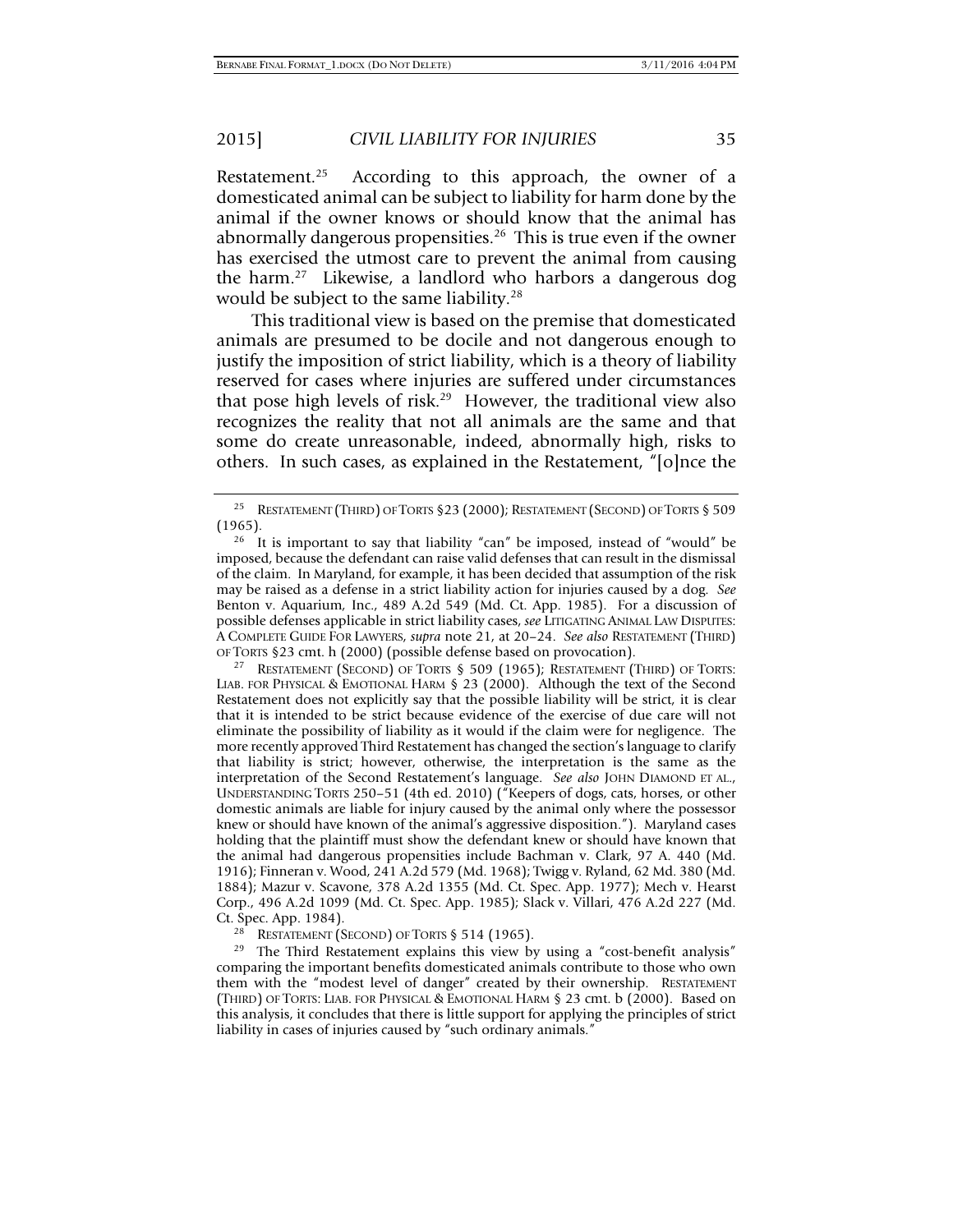owner or possessor of such an animal knows or has reason to know of such a danger, strict liability, subject to limitations and defenses, becomes appropriate."30

In jurisdictions that follow this traditional common law approach, the big issue is whether the evidence available is sufficient to prove that the dog has vicious tendencies and that the defendant knew or should have known about the dangerous propensities of the dog in question.<sup>31</sup> Although the vicious tendencies of the animal and the defendant's knowledge can be inferred from surrounding circumstances, it is still incumbent upon the plaintiff to prove both and it is not always easy to  $do.^{32}$ 

For this reason, most jurisdictions have adopted a second approach to strict liability in cases related to injuries caused by dogs, which does not require the plaintiff to show that the defendant had knowledge of the dangerous propensities of the dog.<sup>33</sup> However, because the vast majority of jurisdictions that have eliminated the plaintiff's need to prove knowledge have done so in cases that involved injuries caused by dogs, those jurisdictions in essence have created a separate doctrine that applies to dogs only. In these jurisdictions, if the injury is caused by a dog, the scienter requirement is eliminated and the plaintiff would not have to prove knowledge of the vicious propensities of the animal. However, if the injury was caused by any other type of domesticated animal, the scienter requirement would still apply. According to the Department of Legislative Services of the Maryland General Assembly, thirty-two states have adopted this approach. $34$ 

Sess., at 3–4 (2014), *available at* http://mgaleg.maryland.gov/2014RS/fnotes/

<sup>30</sup> RESTATEMENT (THIRD) OF TORTS: LIAB. FOR PHYSICAL AND EMOTIONAL HARM § 23 cmt. b (2000). *See also* RESTATEMENT (SECOND) OF TORTS § 509 cmts. d, e (1965) (finding there is no social value in keeping animals that are vicious or have other dangerous propensities that are in excess of those necessary for their utility and are abnormal to

their class). 31 DOBBS, *supra* note 24, at 945–47. *See also Dog Owner Liability*, DOG LAW (last

<sup>&</sup>lt;sup>32</sup> RESTATEMENT (SECOND) OF TORTS § 509 cmt. g (1965) (stating that it is not necessary to show that possessor knows or should know that dog has attacked someone in the past and that it is sufficient to show knowledge that dog has exhibited a tendency to attack). *See supra* note 23 for examples of the type of evidence that can be used to support a claim that the defendant knew or should have known of the vicious propensities of a dog.

<sup>&</sup>lt;sup>33</sup> DOBBS, *supra* note 24, at 947; *Dog Owner Liability*, Dog LAW (last visited Jan. 5, 2015), http://doglaw.hugpug.com/doglaw\_081.html. *See also supra* note 19; MD. GEN. ASSEMB. DEP'T OF LEGIS. SERVS., FISCAL AND POLICY NOTE, S.B. 247, 2014 Sess., at 4 (2014), *available at* http://mgaleg.maryland.gov/2014RS/ fnotes /bil\_0007/sb0247.pdf. 34 MD. GEN. ASSEMB. DEP'T OF LEGIS. SERVS., FISCAL AND POLICY NOTE, H.B. 73, 2014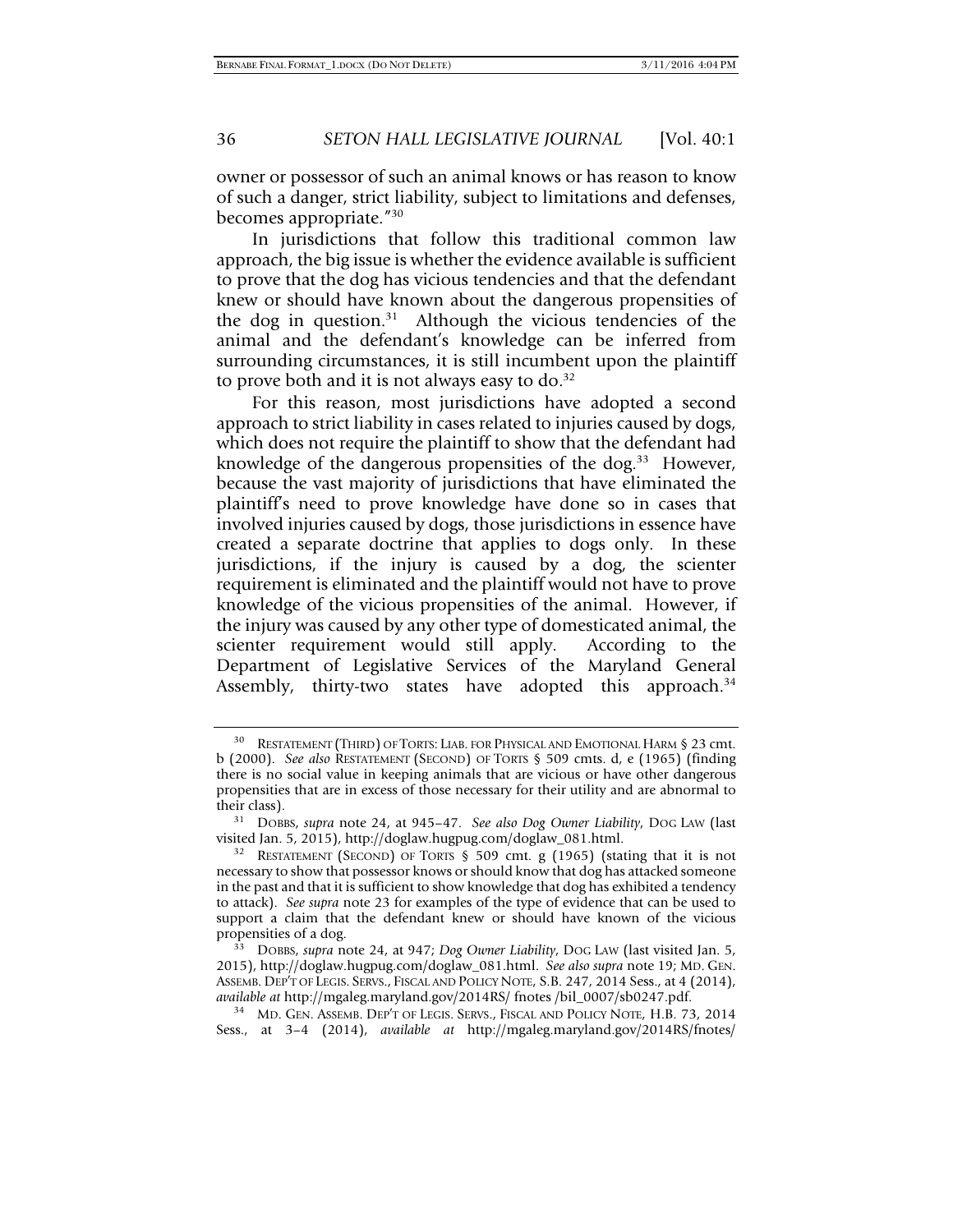Interestingly, however, the Restatement (Third) rejects this approach because it cannot justify imposing a different rule simply because the animal involved is a dog as opposed to any other type of domesticated animal.35

# IV. *TRACEY V. SOLESKY*: A THIRD POSSIBLE APPROACH TO STRICT LIABILITY

In *Tracey v. Solesky*, the Court of Appeals of Maryland had the option to apply the existing common law at the time or to follow the approach adopted by a majority of jurisdictions. Instead, however, the court decided to retain the basis of the common law approach and modify one of its elements, thus creating a new approach to the question.

The facts in *Solesky* were not in dispute.<sup>36</sup> During the course of one day, a pit bull attacked two boys in separate incidents.37 The dog almost killed the second boy. As a result, the boy had to undergo five hours of surgery, after which he spent seventeen days in the hospital, suffered through additional surgeries, and spent a year in rehabilitation.<sup>38</sup> There was no question that the injuries were caused by the dog, nor that the injuries were extremely severe.<sup>39</sup> Eventually, the boy sued the owner of the dog and his landlord

bil\_0003/hb0073.pdf; MD. GEN. ASSEMB. DEP'T OF LEGIS. SERVS., FISCAL AND POLICY NOTE, S.B. 247, 2014 Sess., at 3–4 (2014), *available at* http://mgaleg.maryland.gov/2014RS/ fnotes/bil\_0007/sb0247.pdf (These states are Alabama, Arizona, California, Colorado, Connecticut, Delaware, Florida, Georgia, Illinois, Indiana, Iowa, Kentucky, Louisiana, Maine, Massachusetts, Michigan, Minnesota, Missouri, Montana, Nebraska, New Hampshire, New Jersey, Ohio, Oklahoma, Pennsylvania, Rhode Island, South Carolina, Tennessee, Utah, Washington, West Virginia, and Wisconsin). *See also* RESTATEMENT (THIRD) OF TORTS § 23 (2000); Mascola v. Mascola, 168 N.J. Super. 122, 127 (App. Div. 1979) (The New Jersey statute eliminates the requirement that a plaintiff prove that the dog owner knew or should have known of the dog's vicious tendencies); Janis v. Graham, 946 N.E.2d 983, 987 (Ill. App. Ct. 2011) ("[O]ne of the purposes of the Animal Control Act was to 'eliminate the common law requirement that an injured party must . . . prove that the animal owner knew or should have known about the animal's dangerous propensities.'") (citing Beggs v. Griffith, 913 N.E.2d 1230, 1235 (2009)); In re Persechino, 423 B.R. 1 (Bankr. D. Conn. 2010) (stating that the purpose of the Connecticut dog bite statute is to "abrogate common-

law doctrine of scienter as applied to damages by dogs to persons and property . . . . ").<br><sup>35</sup> RESTATEMENT (THIRD) OF TORTS § 23 (2000) ("For common-law purposes, categorical distinction between dogs and all other animals is not justifiable . . . . To impose strict liability, without regard to knowledge on the part of the defendant is also difficult to justify."). 36 *See* Tracey v. Solesky, 50 A.3d 1075, 1078 (Md. 2012), *superseded by statute*, MD.

CODE ANN., CTS. & JUD. PROC. § 3-1901 (West 2014).<br><sup>37</sup> *Id.*<br><sup>38</sup> *Id.*<br><sup>39</sup> *Id.* 

<sup>39</sup> *Id.*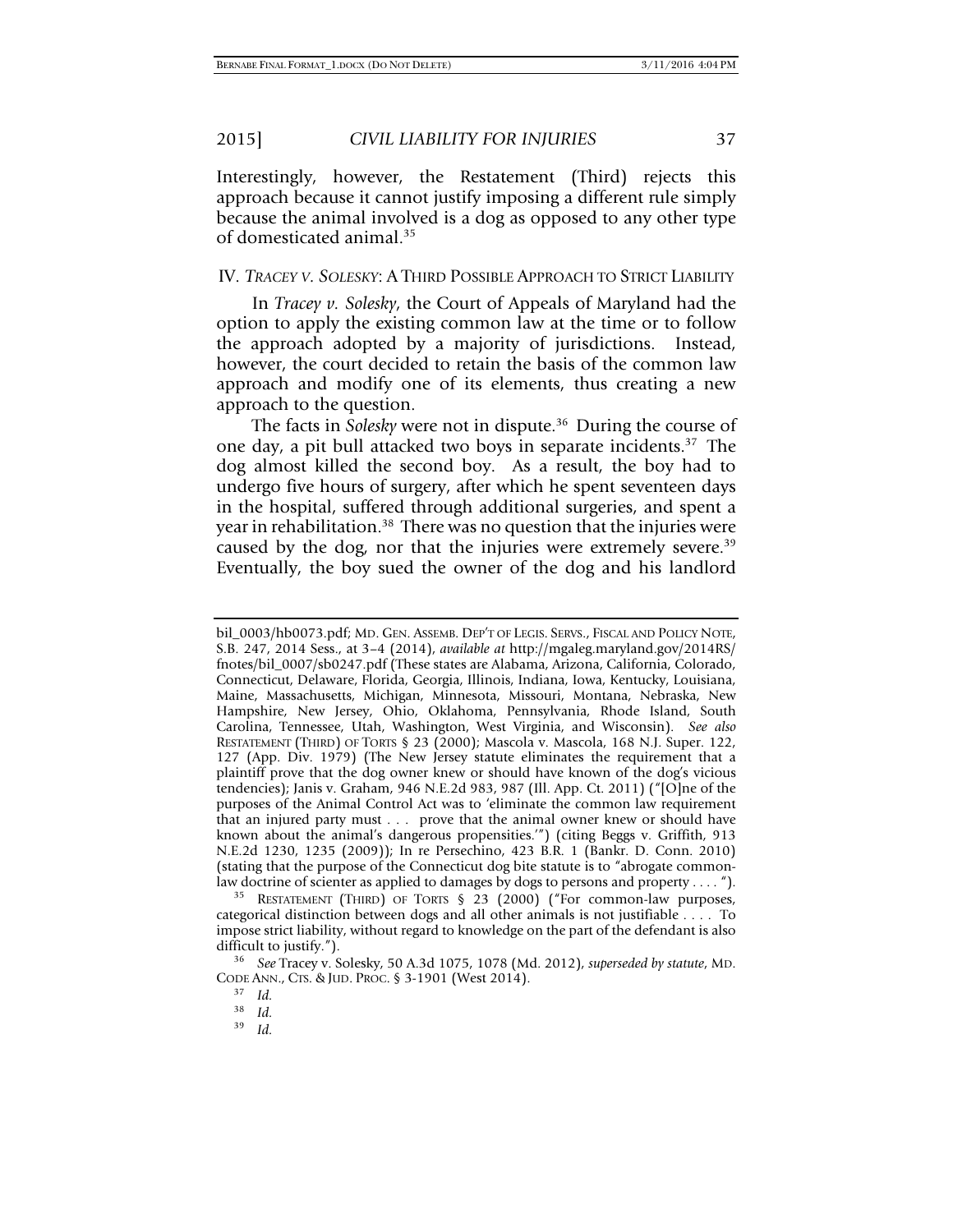arguing both negligence and strict liability.<sup>40</sup> The trial court granted a judgment for the defendant-landlord on the negligence claim on the grounds that there was no evidence of negligent conduct. An intermediate court of appeals reversed and the landlord appealed.<sup>41</sup>

In his appeal, the landlord raised a number of questions, the most important of which related to the validity of the strict liability claim.42 However, because the question was not accurately phrased, the court went on to address a different, and more relevant, issue.<sup>43</sup> That issue was whether proof of a dog's breed, by itself, is enough to prove that specific dog's dangerous nature and, therefore, whether proof of the defendant's knowledge of the dog's breed is enough to prove the defendant's knowledge of the specific dog's dangerous propensity.44

At the time, the predominant view in Maryland, and in most of the United States, was that proof of a dog's breed alone would not suffice to establish that a particular dog had dangerous propensities.45 However, based on its conclusion that there is now enough information to support the view that pit bulls are inherently dangerous, the court adopted a different view and remanded the

 $\begin{array}{cc} 40 & Id. \\ 41 & 11 \end{array}$ 

 $\frac{41}{42}$  *Id.* 

<sup>42</sup> Tracey v. Solesky, 50 A.3d 1075, 1078–79 (Md. 2012), *superseded by statute*, MD.

<sup>&</sup>lt;sup>43</sup> The question presented by the appellant was whether the "harboring of American Staffordshire Terriers (more commonly known as "pit bulls") by tenants [should be considered] an inherently dangerous activity for which landlords could be held strictly liable." *Tracey*, 50 A.3d at 1078. The problem with the appellant's formulation of the question is that it references the doctrine of "inherently dangerous activities" as the basis for the imposition of strict liability, which is a different doctrine than the one relevant to the case. Typically, the analysis of a case asking whether an activity is inherently dangerous so as to justify the imposition of strict liability is resolved by applying the factors discussed in §520 of the Restatement (Second) of Torts. However, these factors are not relevant to the determination of whether the owner of a domesticated animal should be held strictly liable for injuries caused by the animal and the common law applicable at the time was not based on an analysis of what constitutes an inherently dangerous activity.

what constitutes an inherently dangerous activity. 44 *Tracey*, 50 A.3d at 1079. 45 Moura v. Randall, 705 A.2d 334, 344 (Md. Ct. Spec. App. 1998) (stating that the fact that the dog was a rottweiller "was not sufficient to establish that he was vicious" for purposes of the strict liability claim); Slack v. Villari, 476 A.2d 227, 235 (Md. Ct. Spec. App. 1984) (noting that the fact that the dog was a doberman pinscher was not evidence of the dog's dangerous propensity); Lundy v. California Realty, 216 Cal. Rptr. 575, 580 (Cal. Dist. Ct. App. 1985) (stating that the fact that dog was a German Shepherd was not relevant to determining whether it had dangerous propensities); Eason v. Miller, 265 S.E.2d 340, 341 (Ga. 1980) (noting that breed alone is no indication of dangerous propensity).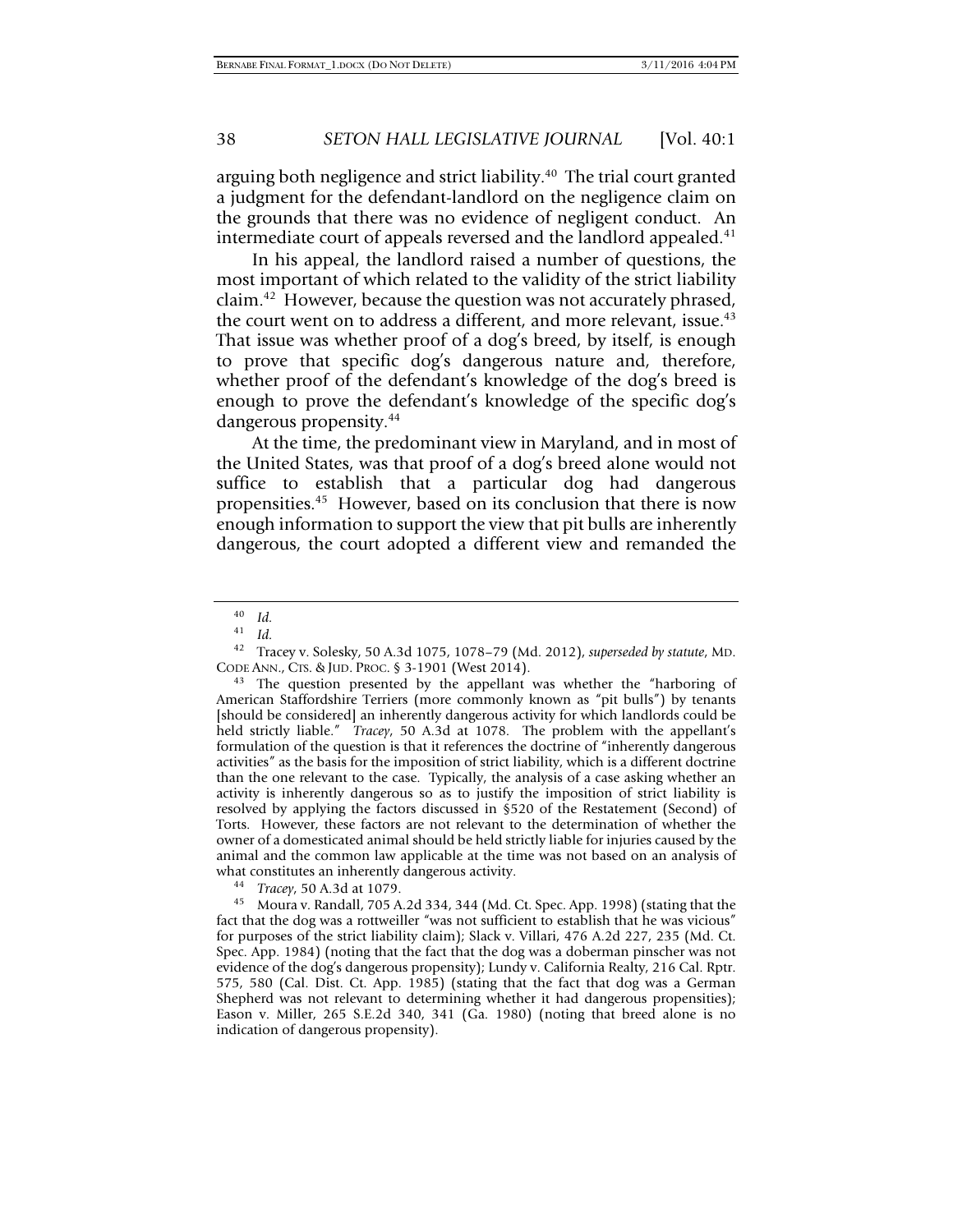case to be decided under a newly created standard.<sup>46</sup>

The new standard adopted by the court still requires the plaintiff to prove that the defendant knew or should have known of the dangerous propensities of the dog; but it is based on essentially the opposite premise of the traditional common law view. Whereas the traditional view starts from the premise that dogs are inherently docile, the standard adopted by the court in *Solesky* starts from the premise that pit bulls have inherent vicious propensities. In turn, once it is determined that pit bulls have inherent vicious propensities, it follows that, if the defendant knows or should know that the dog is a pit bull, the defendant knows or should know that it has vicious propensities. For this reason, according to the court's new approach, a plaintiff could establish the necessary knowledge to justify the imposition of strict liability if the plaintiff simply shows that the defendant knew or should have known that the dog in question was a pit bull.<sup>47</sup>

Needless to say, the consequences of the court's ruling were significant. As the court explained, by adopting the new approach, the court modified the elements of a cause of action based on strict liability for cases involving pit bulls.<sup>48</sup> A plaintiff would no longer

Specifically, the court stated:

We hold that upon a plaintiff's sufficient proof that a dog involved in an attack is a pit bull or a pit bull mix, and that the owner, or other person(s) who has the right to control the pit bull's presence on the subject premises (including a landlord who has the right and/or opportunity to prohibit such dogs on leased premises as in this case) knows, or has reason to know, that the dog is a pit bull or cross-bred pit bull mix, that person is strictly liable for the damages caused to a plaintiff who is attacked by the dog on or from the owner's or lessor's premises.

*Solesky*, 50 A.3d at 1089. However, after a motion for reconsideration, the court limited the ruling to pure pit bulls, eliminating the references to pit bull "mixes." *Id.* at 1096–

98. 48 *Solesky*, 50 A.3d at 1079. It should be noted that the dissenting judges overstate the consequences of the decision when they write that "[i]n the words of the majority, the owner or landlord will be held strictly liable for any harm the dog causes" if the plaintiff meets the new requirements. *Id.* at 1090 (Greene, J., dissenting). This statement suggests that the holding creates absolute liability in cases involving pit bulls,

<sup>&</sup>lt;sup>46</sup> The court supported this conclusion by citing its own comments in Matthews v. Amberwood Assoc. Ltd. P'ship, Inc., 351 Md. 544 (1998), other courts' similar conclusions, and published articles and reports from the Albuquerque Humane Society, The American Veterinary Medical Association, the Annals of Surgery, and the Center for Disease Control. These sources suggested in one way or another that pit bulls are more dangerous than other breeds either because they cause more injuries, or because the injuries they cause are more severe. *Matthews*, 351 Md. at 563 n.4. For instance, in *Matthews*, a negligence case, the court concluded that injuries by a pit bull were foreseeable due to pit bulls' "extreme dangerousness" and their greater propensity to bite humans. *Id.* at 562–63.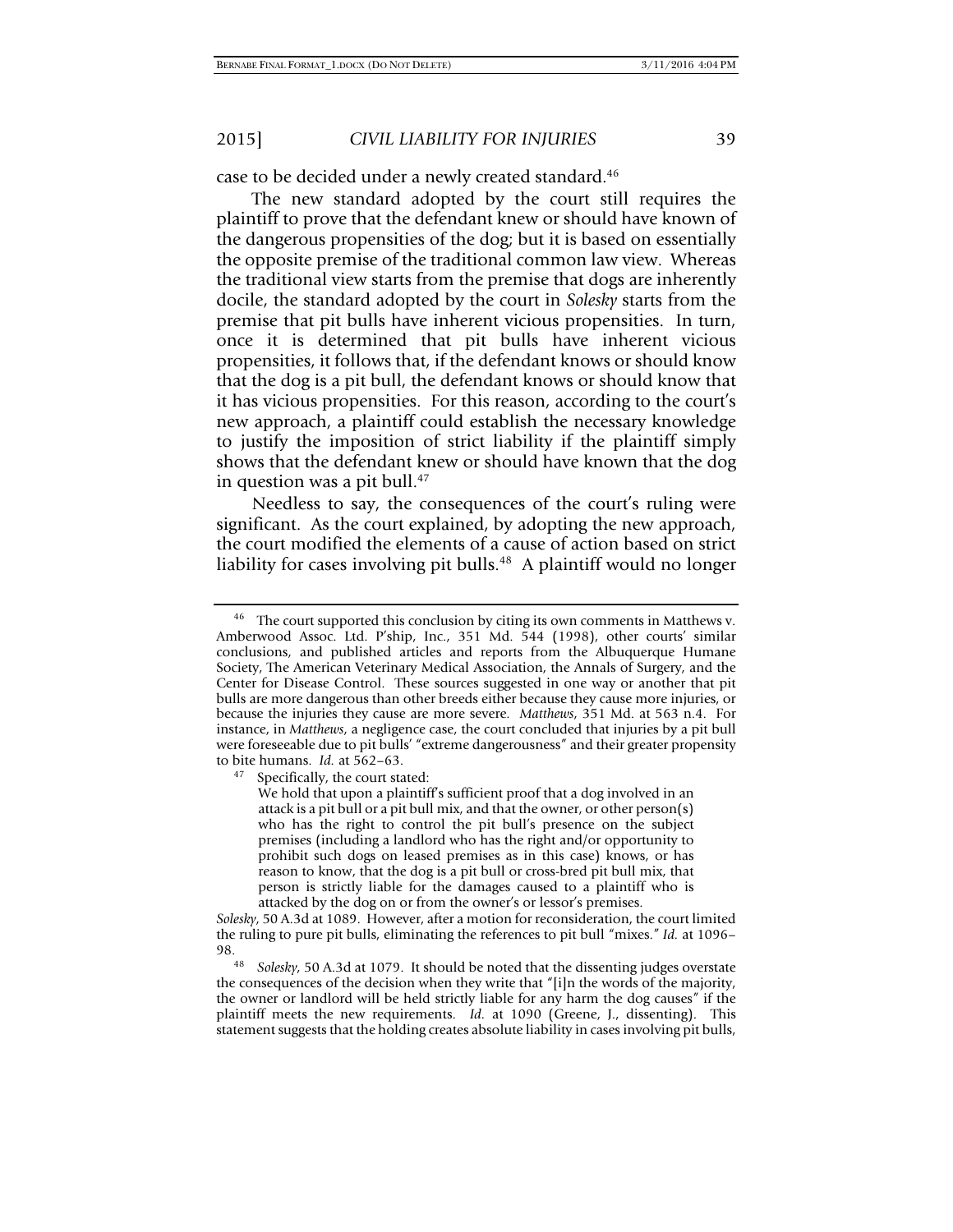have to prove that the specific dog involved in the case had vicious propensities, nor that the defendant knew of those propensities.49 The plaintiff would only have to prove that the dog was a pit bull and that the defendant knew or should have known the dog was of such a breed.<sup>50</sup> If the defendant is a landlord, the plaintiff would then also have to show that the defendant knew or should have known of the presence of the dog on the leased premises and that the defendant had the right or opportunity to prohibit dogs on the leased property.<sup>51</sup>

Second, the new standard would apply only to one specific breed of dogs, which is an unpopular and controversial approach to handling the problem of injuries caused by dogs. As stated above, the Restatement Third rejects the notion of creating a standard of strict liability that differentiates dogs from other domestic animals, so it would be safe to assume that it would reject a new approach which isolates a specific breed. Also, the new approach can be criticized for the same reasons that the ABA explicitly rejected the notion of breed-specific regulation. It could be argued that it is another example of "panic policymaking" or the result of poorly informed emotion that failed to consider the effects on the rights of responsible dog owners.52

Third, although the ruling in the case relates to strict liability, the reasoning behind it would make it easier for plaintiffs in negligence cases to support the element of proximate cause. If it is the law in the jurisdiction that pit bulls are inherently dangerous, then it can be argued that it is reasonably foreseeable that all pit bulls can cause injury to someone.

Finally, the new approach would put pit bull owners in the difficult position of having to take the risk of possible strict liability

which is an incorrect reading of the decision. 49 Tracey v. Solesky, 50 A.3d 1075, 1079–80 (Md. 2012), *superseded by statute*, MD. CODE ANN., CTS. & JUD. PROC. § 3-1901 (West 2014).<br><sup>50</sup> *Id.*<br><sup>51</sup> *Id.* at 1089

<sup>51</sup>*Id.* at 1089. 52 The dissenting opinion in *Solesky* also complained that the court reached its conclusions about pit bulls without the benefit of expert evidence. *Id.* at 1090 (Greene, J., dissenting). Others have challenged similar conclusions. *See, e.g.*, Rose Eveleth, *Owners, Not Breeds, Predict Whether Dogs Will Be Aggressive*, SMITHSONIAN MAG. (March 4, 2014), http://www.smithsonianmag.com/smart-news/owners-not-breeds-predictwhether-dog-will-be-aggressive-180949962/?no-ist (reporting on Rachel A. Casey et al., *Human Directed Aggression in Domestic Dogs* (Canis Familiaris)*: Occurrence in Different Contexts and Risk Factors*, 152 APPLIED ANIMAL BEHAVIOUR SCIENCE 52, 52–63 (2014), *available at* http://www.appliedanimalbehaviour.com/article/S0168-1591(13) 00292-X/abstract.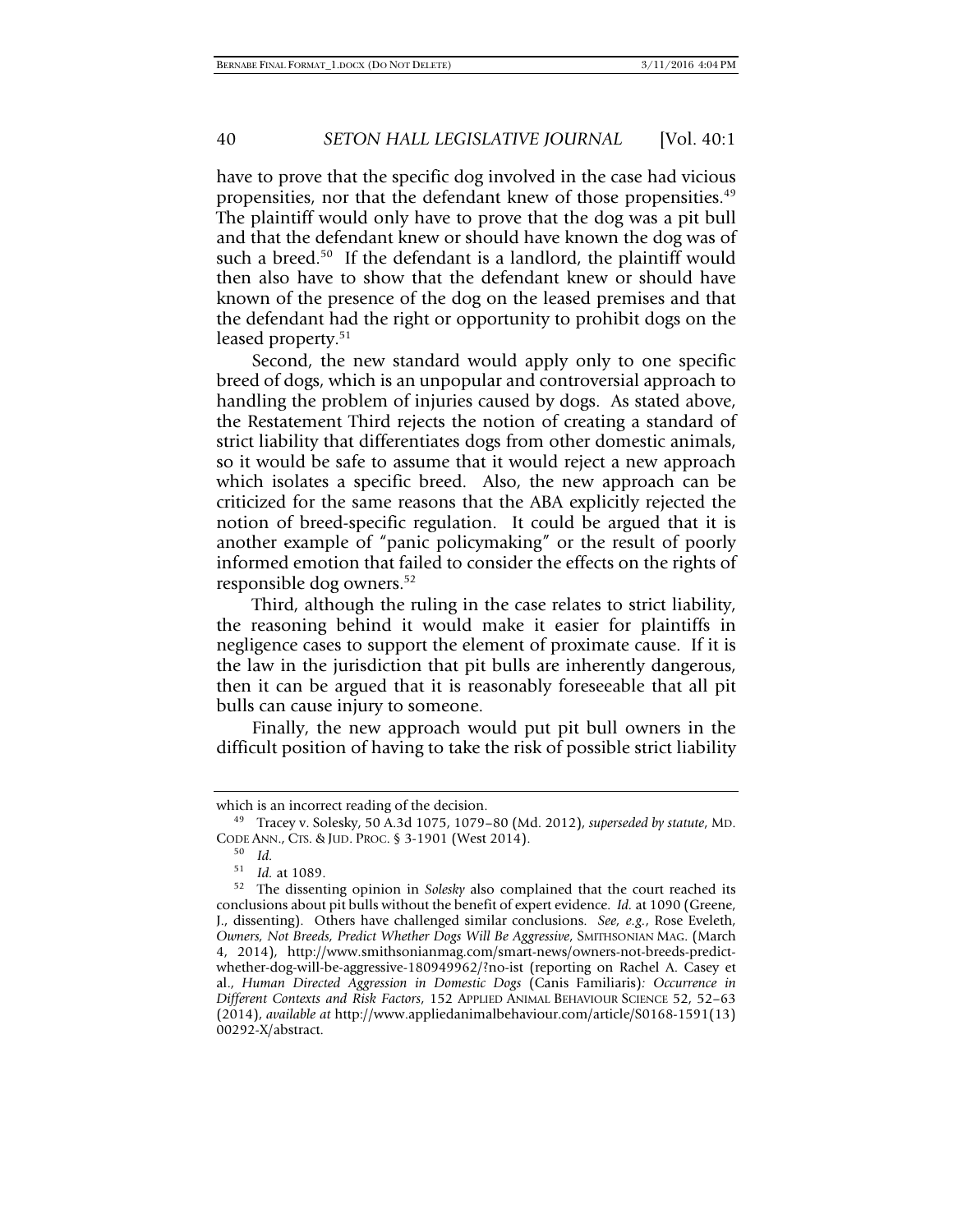or give up their family pet. Under the circumstances, there is nothing a dog owner could do in advance to prevent liability if a pet pit bull with absolutely no history of violent behavior suddenly bites a person without provocation. Other than giving up the dog, the only thing to do would be to obtain insurance to cover possible liability, which is sometimes difficult to  $do.^{53}$  And, given that the new approach would make it easier for plaintiffs to support both strict liability and negligence claims, pit bull owners' insurance carriers might increase rates or limit coverage.

On the other hand, the opinion can be defended against the criticism. First, although breed-specific regulation is controversial and disfavored by the ABA, it is not uncommon and has been validated by courts.<sup>54</sup> There is even one Maryland County that has prohibited pit bull ownership.55 Also, breed-specific regulation has proven to be popular with the general public.<sup>56</sup> More importantly, *Solesky* was not the first court opinion to hold that a dog's breed can

 $^{55}$  Prince George's County prohibits owning, keeping, or harboring pit bull terriers. PRINCE GEORGE'S CNTY., MD., CODE § 3.185.01 (Supp. 2010).<br><sup>56</sup> In August of 2012, a strong campaign to repeal the ban on pit bulls in Miami-

<sup>53</sup> *See* Arin Greenwood, *Pit Bull Owners Find That Good Dogs Face Bad Insurance Policies,* HUFFINGTON POST (Mar. 3, 2014), http://www.huffingtonpost.com/2014/ 03/03/pit-bulls-insurance\_n\_4869750.html (discussing how difficult it can be to obtain insurance to cover possible liability for injuries caused by a pit bull). This argument may not be as strong in Maryland, however. According to the Department of Legislative Services of the Maryland General Assembly, only three of the top ten insurers who provide homeowners insurance in the state have exclusions or limits on coverage for injuries caused by pit bulls. MD. GEN. ASSEMB. DEP'T OF LEGIS. SERVS., FISCAL AND POLICY NOTE, H.B. 73, 2014 Sess. (2014), *available at* http://mgaleg.maryland.gov/ 2014RS/fnotes/bil\_0003/hb0073.pdf; MD. GEN. ASSEMB. DEP'T OF LEGIS. SERVS., FISCAL AND POLICY NOTE, S.B. 247, 2014 Sess. (2014), *available at* http://mgaleg.maryland.gov/ 2014RS/fnotes/bil\_0007/sb0247.pdf. 54 *See* City of Toledo v. Tellings, 871 N.E.2d 1152, 1157 (Ohio 2007) (explaining

that the state has a legitimate interest in protecting citizens from the dangers posed by pit bulls); McNeely v. United States, 874 A.2d 371, 391 (D.C. 2005); Colorado Dog Fanciers, Inc. v. City & Cnty. of Denver, 820 P.2d 644, 650 (Colo. 1991); Garcia v. Vill. of Tijeras, 767 P.2d 355, 360–61 (N.M. Ct. App. 1988). *See also* Nathan Bass, *Wayne County Town's Pit Bull Ban Upheld*, THE WEST VIRGINIA RECORD (Jan. 24, 2013, 4:00 AM), *available at* http://wvrecord.com/news/s-3962-state-supreme-court/257257-waynecounty-towns-pit-bull-ban-upheld (reporting that the Supreme Court of West Virginia affirmed the constitutionality of the Town of Ceredo's ordinance prohibiting the ownership of pit bull terriers within the city limits).

Dade County, Florida failed when voters decided to retain it by a wide margin. *See* Christina Hernandez, Julia Bagg & Willard Shepard, *Miami-Dade Residents Vote to Keep Pit Bull Ban Tuesday*, NBC (Aug. 13, 2012, 11:31 PM), http://www.nbcmiami.com/ news/local/Miami-Dade-Residents-Vote-on-Pit-Bull-Ban-Repeal-Tuesday-166056926. html; *see also* Tazi Phillips, *Update: Miami Votes To Keep Pit Bull Ban*, GLOBAL ANIMAL (Aug. 15, 2012), http://www.globalanimal.org/2012/08/15/miami-votes-to-repealpit-bull-ban/79898/.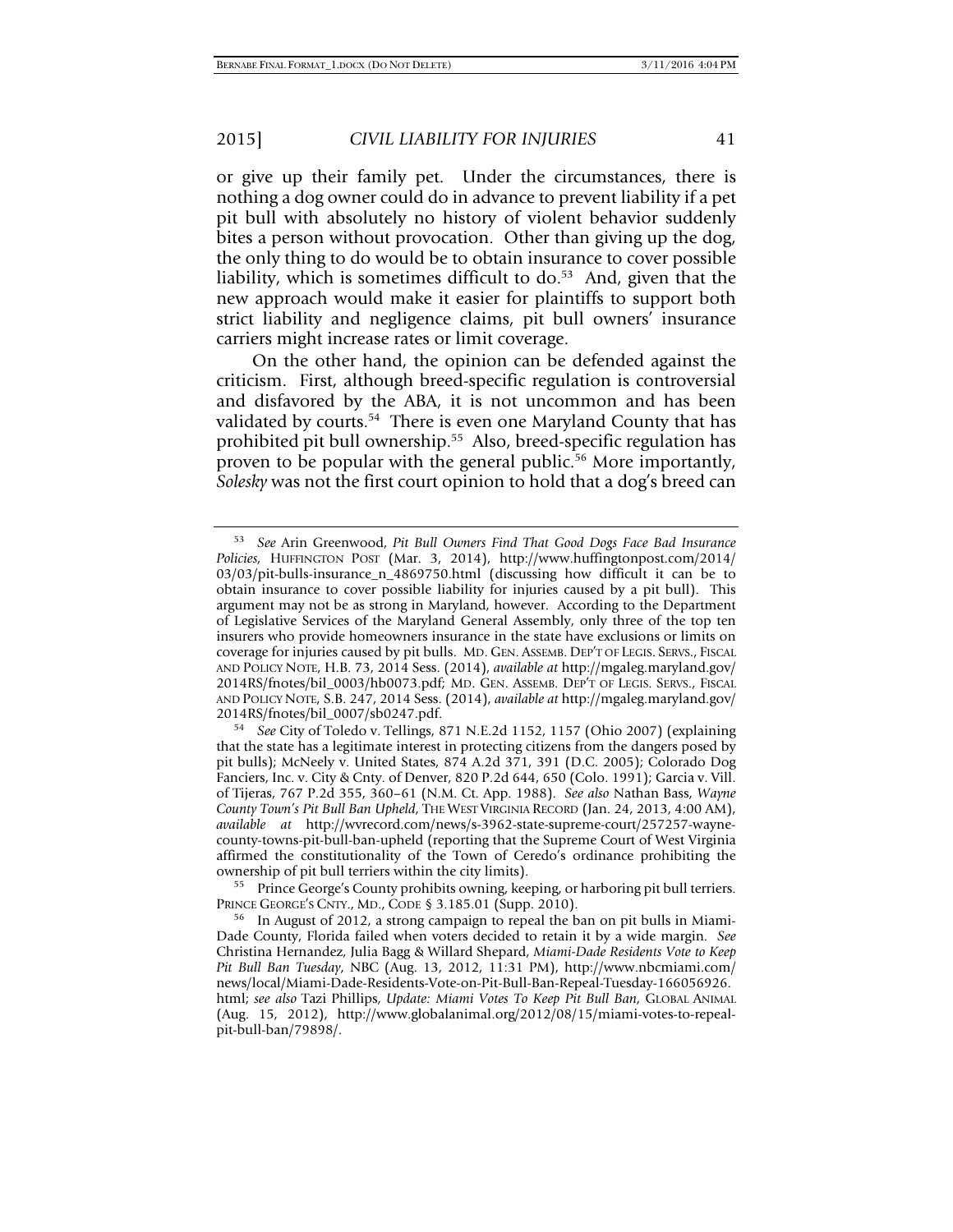be used to prove that a certain dog has vicious propensities.<sup>57</sup> In 2003, for example, the Indiana Supreme Court held that,

[even if] there is no evidence of an owner's actual knowledge that his or her dog has dangerous propensities, the owner may nonetheless be held liable provided there is evidence that the particular breed to which the dog belongs has dangerous propensities. And this is so even where the owner's dog has never before attacked or bitten anyone . . . . In essence, a jury may not infer that an owner knew or should have known of a dog's dangerous or vicious propensities from the fact of a first time, unprovoked biting. Rather, in such an instance, a jury may infer that the owner knew or should have known of the dog's dangerous or vicious propensities only where evidence shows that the particular breed to which the owner's dog belongs is known to exhibit such tendencies.

Second, if the jurisdiction is going to impose strict liability while requiring the plaintiff to show knowledge of the risk that the defendant creates by owning a dog, it seems logical and fair to allow the plaintiff to use all available evidence to support that claim. If there is evidence available that shows that a certain breed is known to be vicious, then the plaintiff should be allowed to use that evidence.59

Third, although the decision in *Solesky* does have the effect of instituting a breed-specific regulation, it does not ban pit bulls. It simply places pit bull owners and their landlords on notice that keeping a pit bull creates certain risks for which they need to be ready. Although they may not be able to completely eliminate those risks, owners and landlords can manage them by obtaining insurance and taking other necessary precautions to avoid possible injuries. Given the risks involved, the additional cost related to insurance is just part of the overall cost of dog ownership or of leasing properties to dog owners. Consistent with the principles behind the notion of strict liability, the opinion thus places the

<sup>57</sup> *See* Poznanski v. Horvath, 788 N.E.2d 1255, 1259 (Ind. 2003); Thomas v. Weddle, 605 S.E.2d 244, 247 (N.C. Ct. App. 2004) (citing Griner v. Smith, 259 S.E.2d 383, 388 (N.C. Ct. App. 1979)) (stating that knowledge of the danger posed by the dog's breed is imputed to the defendant, regardless of the character or temperament of the individual animal); Radoff v. Hunter, 323 P.2d 202 (Cal. Ct. App. 1958) (indicating that the breed of dog may be considered in determining whether dog had dangerous propensities); Hood v. Hagler, 606 P.2d 548, 552–53 (Okla. 1979) (noting that the fact that the dog was part German Shepherd was considered relevant to finding that the dog had vicious tendencies); Thompson v. Wold, 289 P.2d 712, 715 (Wash. 1955) (stating that the breed of dog is relevant to the question of whether the dog has dangerous propensities).

<sup>&</sup>lt;sup>58</sup> *Poznanski, 788 N.E.2d at 1259–60. Poznanski, 788 N.E.2d at 1259–60. Polesky* would agree with this position. One of the reasons why they disagreed with the majority opinion was that the court reached its conclusions about pit bulls without the benefit of expert evidence. *Solesky*, 50 A.3d at 1090 (Greene, J., dissenting). *See also supra* note 48.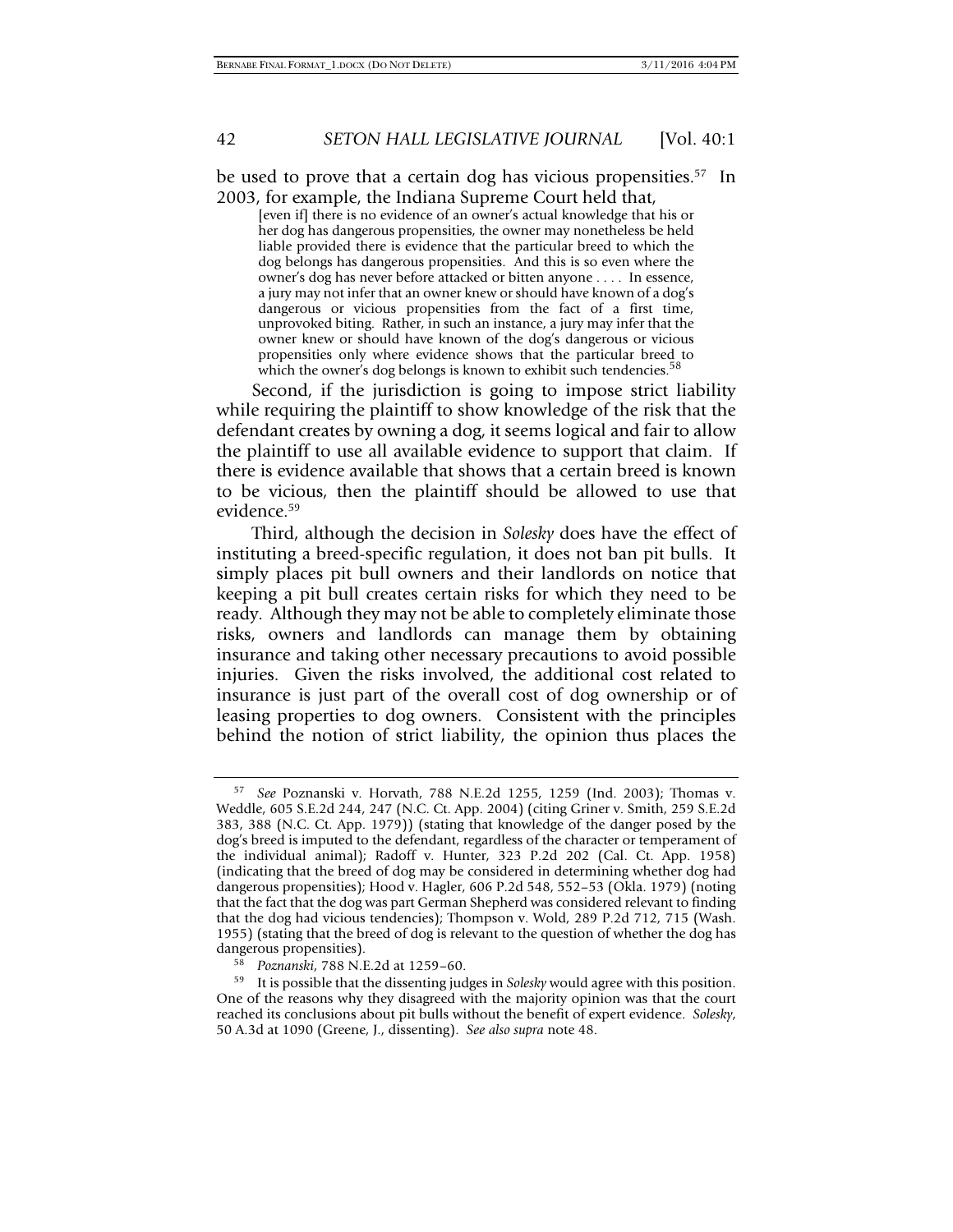possible responsibility for injuries upon those who are in a better position to protect against the risks involved and to manage the cost of injuries.<sup>60</sup>

# V. THE REACTION TO *TRACEY V. SOLESKY*

Even though there is a strong argument that *Solesky*'s approach to the application of strict liability in cases involving injuries caused by dogs was based on sound public policy, it quickly became very controversial. According to the Fiscal and Policy Notes of the House and Senate bills that eventually became the recently adopted statute, the decision in *Solesky* "drew criticism from dog owners, animal advocacy groups, landlords, and insurers as news reports emerged relating to landlords banning pit bulls and animal shelters preparing for an influx of pit bulls."61 Some reported that the decision triggered a sharp increase in the number of pit bulls sent to shelters, as landlords began requiring that tenants move out or get rid of their pit bulls.<sup>62</sup>

In turn, as the ABA Journal reported, "pit bull owners and their advocates pressed the alarm button" and persuaded state legislators to work on enacting a bill to override the decision. $63$  Organizations such as the American Society for the Prevention of Cruelty to Animals, Best Friends Animal Society, and the Humane Society of the United States became active in the debate, holding rallies, issuing news releases, and testifying at hearings.<sup>64</sup> However, the negative reactions to the opinion were not all about the same issues, and the differences of opinion became problematic as the legislature tried to propose a bill to abrogate the decision.

The efforts to abrogate the holding in *Solesky* started in May 2012, barely a month after the decision was issued, when the Maryland legislature called a special session to reconcile the state budget.<sup>65</sup> The first round of bills drafted were ignored, however, as

<sup>60</sup> Tracey v. Solesky, 50 A.3d 1075, 1088 (Md. 2012), *superseded by statute*, MD.

<sup>&</sup>lt;sup>61</sup> MD. GEN. ASSEMB. DEP'T OF LEGIS. SERVS., FISCAL AND POLICY NOTE, H.B. 73, 2014 Sess., at 3 (2014), *available at* http://mgaleg.maryland.gov/2014RS/fnotes/bil\_0003/ hb0073.pdf; MD. GEN. ASSEMB. DEP'T OF LEGIS. SERVS., FISCAL AND POLICY NOTE, S.B. 247, 2014 Sess., at 3 (2014), *available at* http://mgaleg.maryland.gov/2014RS/fnotes/

bil\_0007/sb0247.pdf. 62 Kunkle, *supra* note 20. 63 Gibeaut, *supra* note 11. 64 Kunkle, *supra* note 20. 65 *Maryland Legislature Mutes Landmark Ruling, Tracey v. Solesky*, *During 2014 Legislative Session*, DOGSBITE BLOG (June 2, 2014), http://blog.dogsbite.org/2014/06/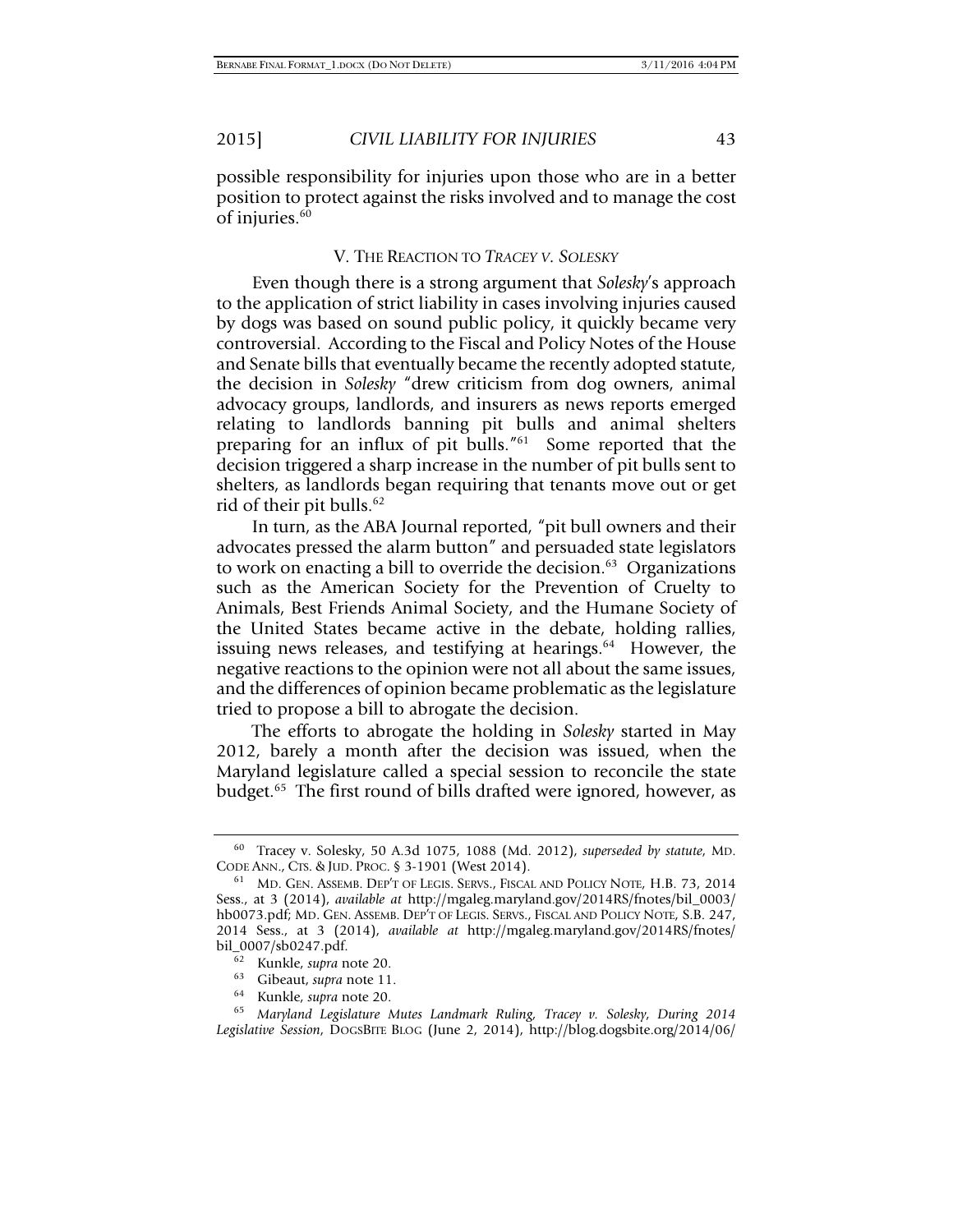the legislative session was dedicated entirely to state financing issues.66 Instead, at the end of May, the House and Senate formed a ten member joint task force to study *Solesky*'s impact and to make recommendations on legislation.<sup>67</sup>

At the task force hearings, critics of the decision in *Solesky* raised concerns over the following: (1) the notion of imposing strict liability on a dog owner based on breed-specific standards; (2) the lack of guidance as to what constitutes a pit bull; and (3) the negative effects on the housing rental market.<sup>68</sup> The task force did not propose a bill, but, as a result of its work, bills to abrogate the decision in *Solesky* were introduced in both the House and Senate in August 2012, when the legislature called a second special session to discuss issues related to gambling regulation.<sup>69</sup> However, the bills did not generate enough support and failed to be enacted into law.<sup>70</sup>

The Senate's bill, which was introduced first, essentially adopted what is now the majority approach in the United States.<sup>71</sup> Subject to a few exceptions, it endorsed the imposition of strict liability for dog owners even in the absence of evidence of previous incidents involving the dog in question.<sup>72</sup> For landlords, it adopted the traditional approach which would require the plaintiff to show the landlord knew of the dangerous propensity of the dog and of

maryland-legislature-mutes-landmark-ruling-tracey-v-solesky.html. *See also*, MD. GEN. ASSEMB. DEP'T OF LEGIS. SERVS., FISCAL AND POLICY NOTE, S.B. 247, 2014 Sess., at 3 (2014), *available at* http://mgaleg.maryland.gov/2014RS/fnotes/bil\_0007/sb0247.pdf. 66 *Id.*

<sup>&</sup>lt;sup>67</sup> *See Md. Lawmakers Form Pit Bull Task Force*, CBS BALTIMORE (May 30, 2012), http://baltimore.cbslocal.com/2012/05/30/md-lawmakers-form-pit-bull-task-force/.

<sup>&</sup>lt;sup>68</sup> MD. GEN. ASSEMB. DEP'T OF LEGIS. SERVS., FISCAL AND POLICY NOTE, H.B. 73, 2014 Sess., at 3 (2014), *available at* http://mgaleg.maryland.gov/2014RS/fnotes/ bil\_0003/hb0073.pdf; MD. GEN. ASSEMB. DEP'T OF LEGIS. SERVS., FISCAL AND POLICY NOTE, S.B. 247, 2014 Sess., at 3 (2014), *available at* http://mgaleg.maryland.gov/2014RS/ fnotes/bil\_0007/sb0247.pdf. 69 *See supra* note 68. *See also Maryland Legislature Mutes Landmark Ruling, Tracey v.* 

*Solesky*, *During 2014 Legislative Session*, DOGSBITE BLOG (June 2, 2014), http://blog.dogsbite.org/2014/06/maryland-legislature-mutes-landmark-ruling-tracey -v-solesky.html; Susan Rappaport et al., *Pit Bulls: Maryland's Solesky Case Changes Liability Standard*, 44 U. BALT. L.F. 60, 61–62 (2013). 70 *See supra* note 69. 71 MD. GEN. ASSEMB. DEP'T OF LEGIS. SERVS., FISCAL AND POLICY NOTE, S.B. 247, <sup>2014</sup>

Sess. (2014), *available at* http://mgaleg.maryland.gov/2014RS/fnotes/bil\_0007/ sb0247.pdf. *See also Anthony Solesky, Father of Pit Bull Mauling Victim, to Testify at Hearings*, DOGSBITE.ORG (Aug. 15, 2012), http://blog.dogsbite.org/2012/08/anthonysolesky-father-of-pit-bull.html. 72 MD. GEN. ASSEMB. DEP'T OF LEGIS. SERVS., FISCAL AND POLICY NOTE, S.B. 247, <sup>2014</sup>

Sess. (2014), *available at* http://mgaleg.maryland.gov/2014RS/fnotes/bil\_0007/ sb0247.pdf.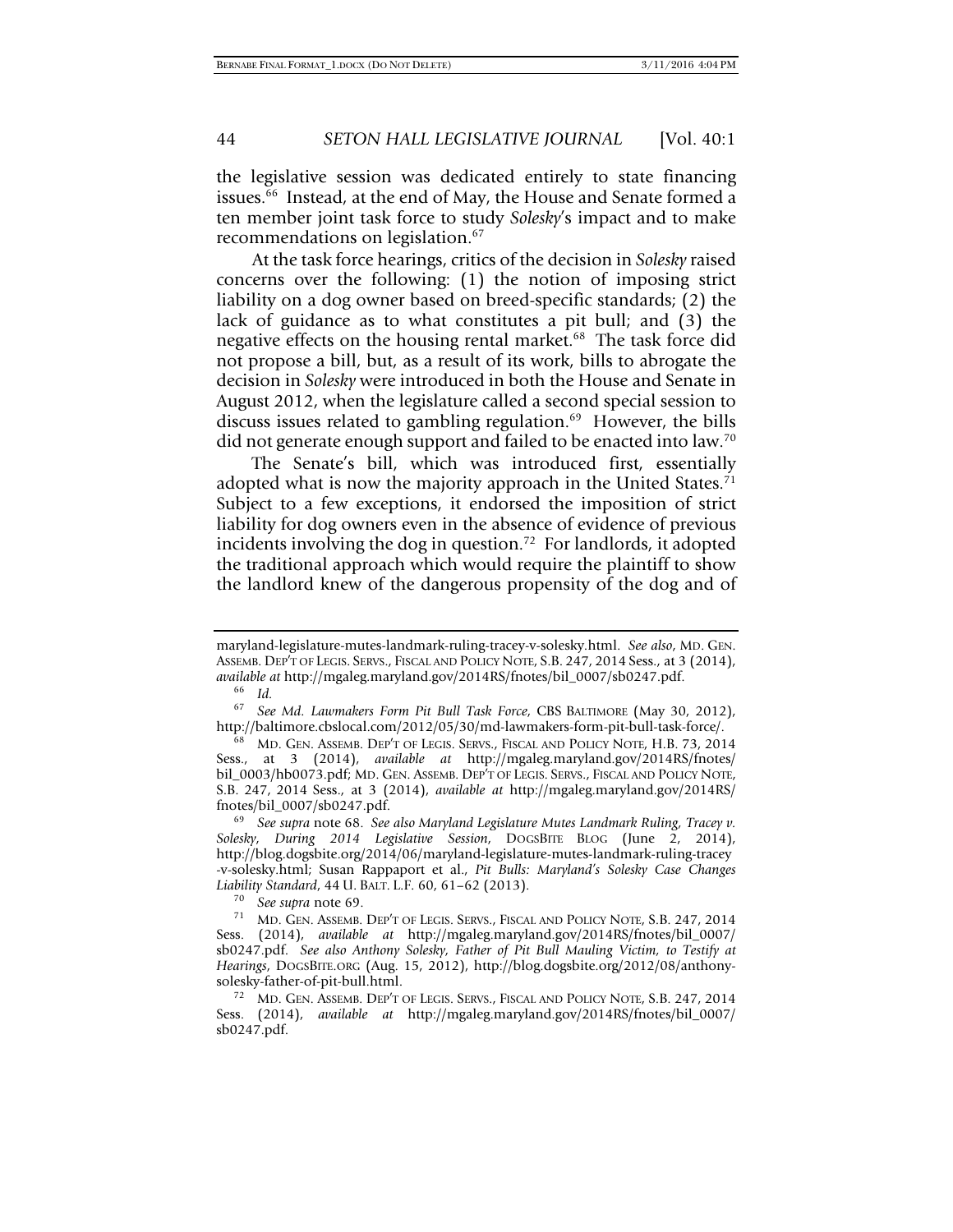the presence of the dog on the premises.<sup>73</sup> In contrast, the House version of the bill proposed the imposition of strict liability only for dog owners whose dogs caused injuries while "at large" and would have eliminated liability altogether if a defendant could show contributory negligence on the part of the plaintiff.<sup>74</sup> The House version of the bill was, therefore, incompatible with the version of the Senate and the legislators found it impossible to reconcile their differences.<sup>75</sup>

From there, during regular legislative session between January and April 2013, the House and the Senate attempted to compromise by designing bills that eliminated much of their original ideas.<sup>76</sup> The Senate and the House abandoned their preferred approach and drafted compromise bills based on a completely new approach. Under the new bills, a dog attack would give rise to a rebuttable presumption of knowledge, on the part of the owner, that the dog had vicious propensities.<sup>77</sup> The House approved one bill, which received a hearing in the Senate Judicial Proceedings Committee, but no further action was taken.<sup>78</sup> An equivalent bill proffered by

an owner of a dog for damages for personal injury or death caused by the dog, evidence that the dog caused the injury or death creates a rebuttable presumption that the owner knew or should have known that the dog had vicious or dangerous propensities providing that the presumption may not be rebutted as a matter of law, but that the presumption may be rebutted by specified clear and convincing evidence); H.B. 78, 2013 Leg., Reg. Sess. (Md. 2013) (establishing that, in an action against a dog owner for damages for personal injury or death caused by the dog, evidence that the dog caused the injury or death creates a rebuttable presumption that the owner knew or should have known that the dog had vicious or dangerous propensities); *Id.* (stating that, in an action against a person other than an owner of a dog for specified damages, the common law prior to April 1, 2012, is retained as to the person without regard to the breed or heritage of the dog).<br><sup>78</sup> MD. GEN. ASSEMB. DEP'T OF LEGIS. SERVS., FISCAL AND POLICY NOTE, H.B. 73, 2014

Sess., at 3 (2014), *available at* http://mgaleg.maryland.gov/2014RS/fnotes/bil\_0003/ hb0073.pdf; MD. GEN. ASSEMB. DEP'T OF LEGIS. SERVS., FISCAL AND POLICY NOTE, S.B.. 247, 2014 Sess., at 7 (2014), *available at* http://mgaleg.maryland.gov/2014RS/fnotes/ bil\_0007/sb0247.pdf.

<sup>73</sup> *Id.*

<sup>74</sup> H.B. 73, 2014 Leg., Reg. Sess. (Md. 2014) (introduced Jan. 8, 2014).

<sup>&</sup>lt;sup>75</sup> For a short video of an interview with Senator Jamie Raskin on why the attempt to approve a bill failed, *see supra* note 6.

to approve a bill failed, *see supra* note 6. 76 S.B. 160, 2013 Leg (Md. 2013); H.B. 78, 2013 Leg (Md. 2013). *See also Summary of House and Senate Hearings*, DOGSBITE BLOG (Feb. 7, 2013), http://www.dogsbite.org/media/maryland/senate-hearing-feb-2013.mp3 (testimony of the Solesky family during a hearing before the Senate on February 5, 2013); Colleen Lynn, *Written Testimony by DogsBite.org: Opposition to Senate Bill 160*, DOGSBITE.ORG (Feb. 5, 2013), http://www.dogsbite.org/pdf/written-testimony-dogsbite-senatecommittee-02052012.pdf (testimony of DogsBite.org during a hearing before the Senate on February 5, 2013).<br><sup>77</sup> S.B. 160, 2013 Leg., Reg. Sess. (Md. 2013) (establishing that, in an action against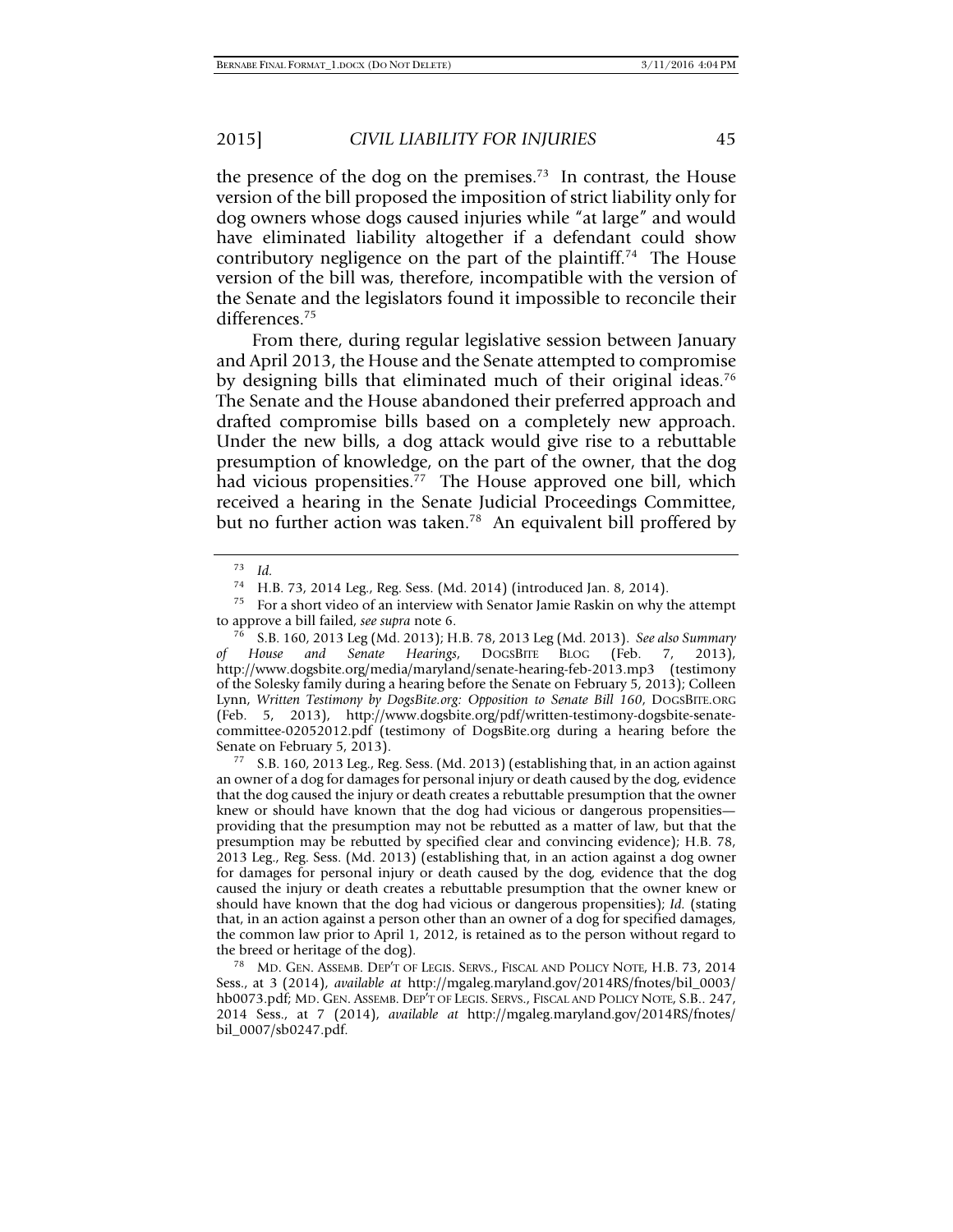the Senate and accompanied by a conference committee report initially passed both houses, but failed to pass a third reading in the House before the end of the 2013 legislative session.<sup>79</sup>

Reportedly, the attempt to enact the bills failed because the legislators could not agree on the level of proof needed by a defendant to rebut the presumption of knowledge of a dog's propensity to bite. The House bill required only a "preponderance of evidence." When the Senate amended the bill and raised the threshold to "clear and convincing evidence" in cases involving children, the House refused to agree to the change, and, once again, the bill failed to move forward.<sup>80</sup>

When the regular legislative session opened in 2014, new rebuttable presumption bills were introduced in both chambers.<sup>81</sup> In yet another attempt to compromise, the new bill avoided the issue of the level of proof needed by including a new section meant to guarantee that the issue of whether the presumption is rebutted would be left to the jury.<sup>82</sup> An accompanying bill in the House also retained the strict liability approach for cases in which the injuries were caused by dogs that were "at large."<sup>83</sup> After holding hearings, which included testimony from the Solesky family and a failed attempt by members of the Senate to amend the bill back to the strict liability approach they had approved in 2012, the Senate approved a bill mirroring the two approved by the House.<sup>84</sup> Finally, once both houses reconciled and approved a bill that included the rebuttable presumption approach, abrogated the decision in *Solesky* as to landlords, and recognized potential strict liability for injuries

<sup>&</sup>lt;sup>79</sup> See supra note 78.<br><sup>80</sup> See Colleen Lynn, *Maryland High Court Ruling Stands: Pit Bulls are 'Inherently Dangerous'*, DOGSBITE BLOG (Apr. 17, 2013), http://blog.dogsbite.org/2013/04/ maryland-high-court-ruling-stands-pit-bulls-are-inherently-dangerous.html.

81 *See* H.B. 73, 2014 Leg., Reg. Sess. (Md. 2014) (introduced Jan. 8, 2014), *available at* http://mgaleg.maryland.gov/2014RS/bills/hb/hb0073f.pdf ; S.B. 247, 2014 Leg., Reg. Sess. (Md. 2014) (introduced Jan. 17, 2014), *available at*

http://mgaleg.maryland.gov/2014RS/bills/sb/sb0247f.pdf. 82 *See* H.B. 73, 2014 Leg., Reg. Sess. (Md. 2014) (introduced Jan. 8, 2014), *available at* http://mgaleg.maryland.gov/2014RS/bills/hb/hb0073f.pdf ; S.B. 247, 2014 Leg., Reg. Sess. (Md. 2014) (introduced Jan. 17, 2014), *available at*

<sup>&</sup>lt;sup>83</sup> See H.B. 80, 2014 Leg., Reg. Sess. (Md. 2014) (introduced Jan. 8, 2014), *available at http://mgaleg.maryland.gov/2014RS/bills/hb/hb0073f.pdf.* 

<sup>&</sup>lt;sup>84</sup> For parts of the testimony before a Senate hearing on the bill, *see Summary of House and Senate Hearings*, DOGSBITE.ORG (Feb. 7, 2013), http://www.dogsbite.org/ media/maryland/senate-hearing-feb-2014.mp3. *Written Testimony by DogsBite.org: Opposition to Senate Bill 247*, DOGSBITE.ORG (Feb. 6, 2014), http://www.dogsbite.org/ pdf/dogsbite-testimony-senate-02-06-2014-online-release.pdf.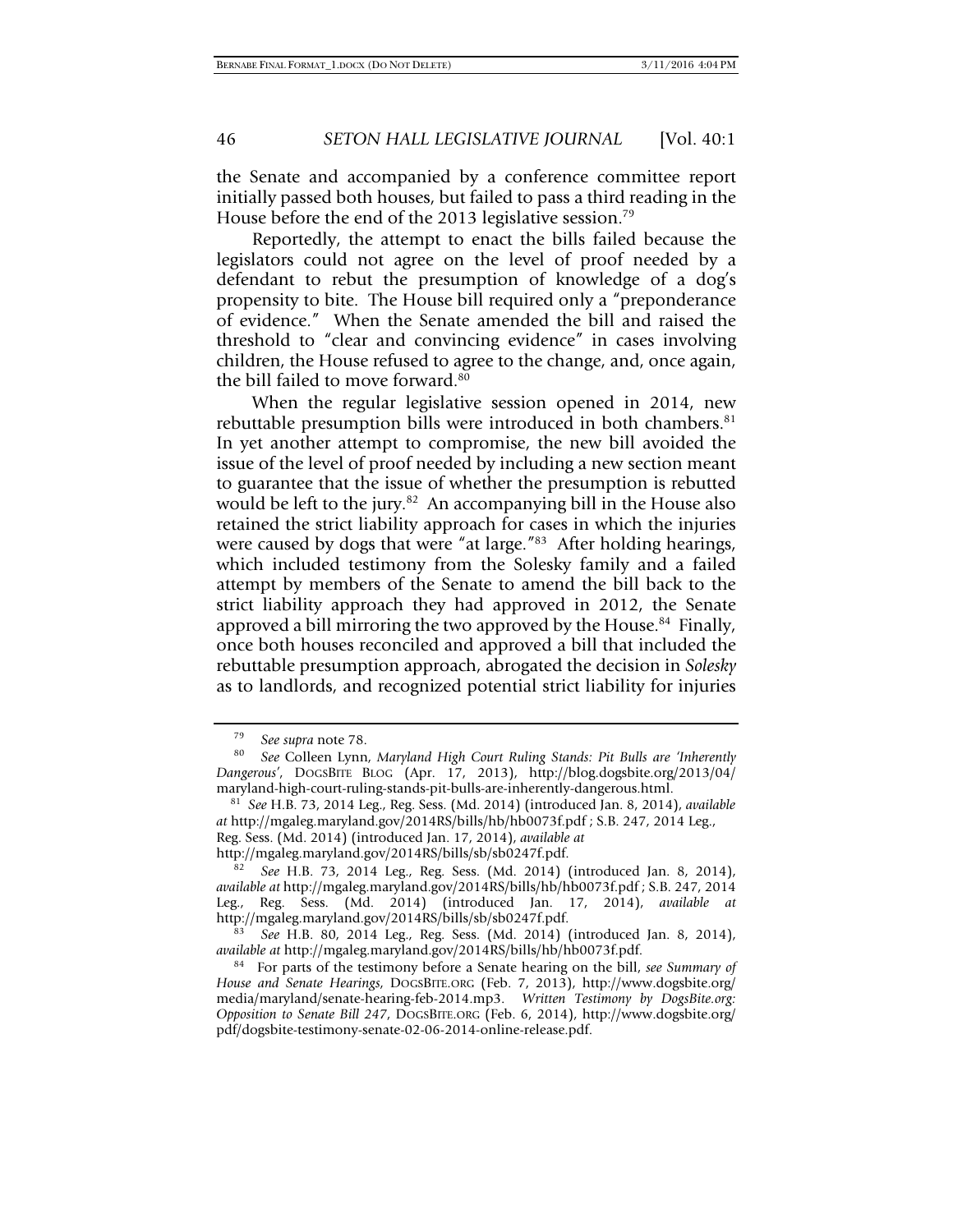caused by dogs "at large," the bill was signed into law by Governor Martin O'Malley in April 2014.<sup>85</sup>

#### VI. THE STATE OF THE LAW TODAY: A NEW POLICY DEBATE

Two years after *Solesky*, the law is different but the debate remains the same. What is the best policy approach for handling the costs of injuries caused by dogs? Who should be responsible, and how should that responsibility be determined? Which approach of the many available serves the best interests of those affected?

As discussed above, jurisdictions looking to decide how to approach claims of liability for injuries caused by dogs have several different options to choose from. First, there is the traditional approach that requires the plaintiff to show that the defendant knew or should have known of the dog's dangerous propensities whether in support of a negligence or a strict liability cause of action. Second, there is the more prevalent strict liability approach, which exempts the plaintiff from proving this type of knowledge and, subject to a few exceptions and defenses, can result in liability even if the defendant was not negligent and the dog had never caused trouble in the past.

The court's approach in *Solesky* was not an entirely new one, but rather, it was a variation of the first approach. It still required proof on the part of the plaintiff; however it recognized the possibility of meeting the burden based on a different type of proof. Thus, conceptually, *Solesky* was neither a big departure from the applicable law at the time nor an adoption of the alternative, and more prevalent, view in other jurisdictions.

The court in *Solesky* attempted to modify the common law in order to adapt to the available evidence of a social issue without destroying the common law's doctrinal basis. In contrast, the House and the Senate's reaction to *Solesky* was a refusal to consider an alternative and an attempt to force a choice between the two first approaches. When that failed, they agreed to compromise on what appears to be an entirely different approach. Unfortunately, it is not.

For cases against dog owners, the key provision of the new statute is the recognition that an injury caused by a dog creates a

<sup>85</sup> *See Maryland Legislature Mutes Landmark Ruling, Tracey v. Solesky*, *During 2014 Legislative Session*, DogsBite Blog (June 2, 2014), http://blog.dogsbite.org/2014/06/ maryland-legislature-mutes-landmark-ruling-tracey-v-solesky.html.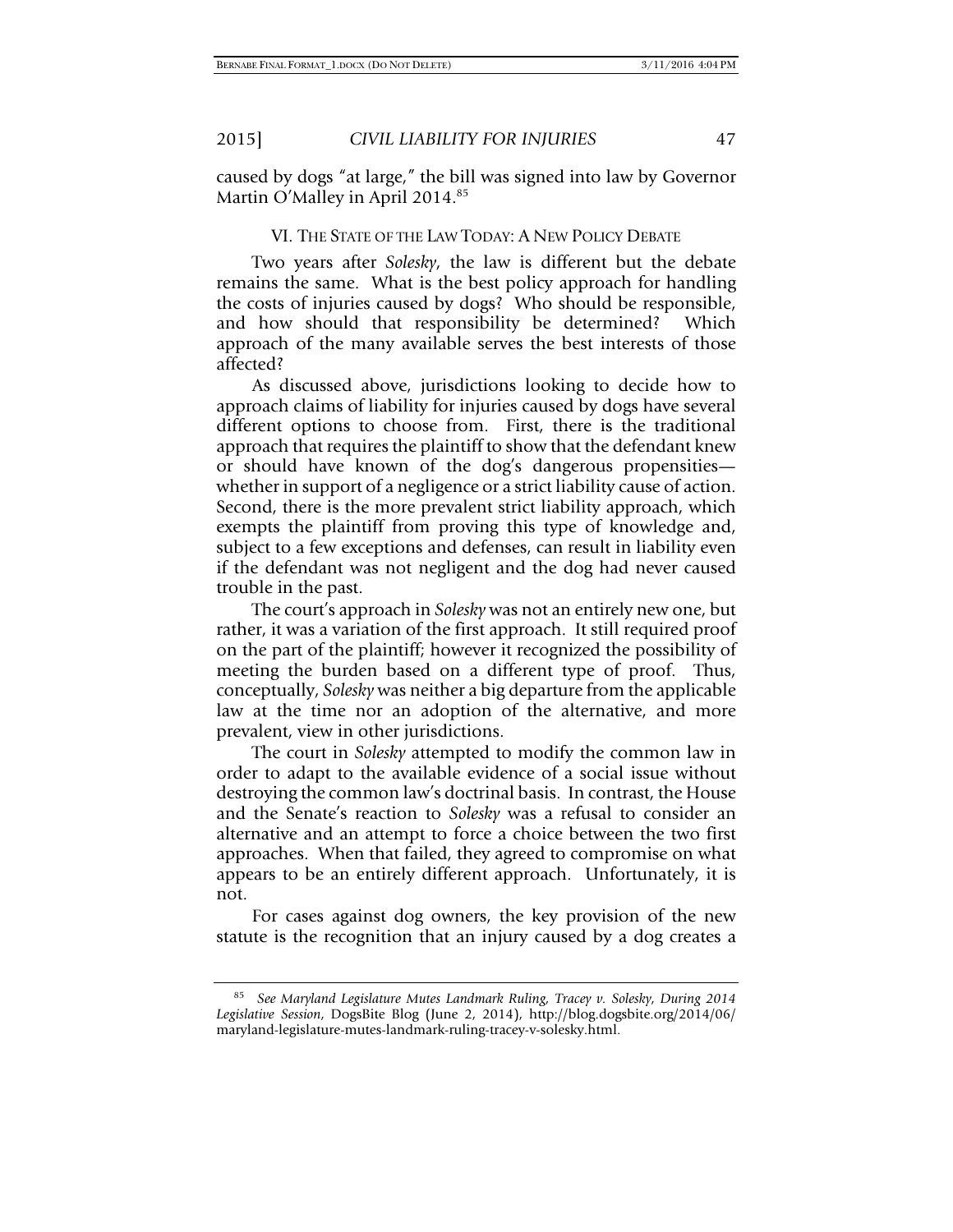rebuttable presumption that the dog's owner knew or should have known that the dog had vicious or dangerous propensities.<sup>86</sup> The reference to the element of knowledge, of course, suggests that the statute is based upon the traditional Restatement approach. The statute exempts the plaintiff from having to prove the knowledge at first, but since the presumption is rebuttable, once rebutted, plaintiffs will find themselves in exactly the same position they would have been in before *Solesky* was decided. Therefore, whether the change benefits the victims will depend on how easy it will be to rebut the presumption. This explains why this very question was a point of contention that delayed the approval of the statute to begin with.

With no guidance on how the presumption can be rebutted other than the fact that the question will always be an issue for the jury, the parties are essentially on notice that they should always prepare to litigate the case to the end. For plaintiffs, this means that they need to be ready to present evidence to support the element of knowledge. This is because they will never know whether the jury will find the defendant's arguments sufficient to defeat the presumption before going to trial, or whether the judge might issue a judgment notwithstanding the verdict after the trial. In other words, when preparing their case, plaintiffs will see no effect whatsoever from the presumption that supposedly relieves them from the duty to prove the defendant's, and may, in fact, face higher costs in preparing for litigation.

For defendants, on the other hand, the statute eliminates the possibility of winning on summary judgment by asking the court to conclude that the evidence shows as a matter of law that the presumption has been rebutted. This means that, unless the defendants can support a motion to dismiss based on different issues, they will always have to face trial, which will definitely increase their litigation costs.

Perhaps the effect of the new statute will be to encourage the parties to settle given the increased costs and the uncertainties of a possible trial. This is always a good thing, but no different than in any other torts case. In the end, the statute seems like a convoluted way to end in the same place the law was back in March of 2012.

In cases against landlords, the effect of the statute is the same but more straightforward. As the statute itself states, "in an action against a person other than the owner of a dog . . . the common law

<sup>86</sup> MD. CODE ANN., CTS. & JUD. PROC. § 3-1901 (West 2014).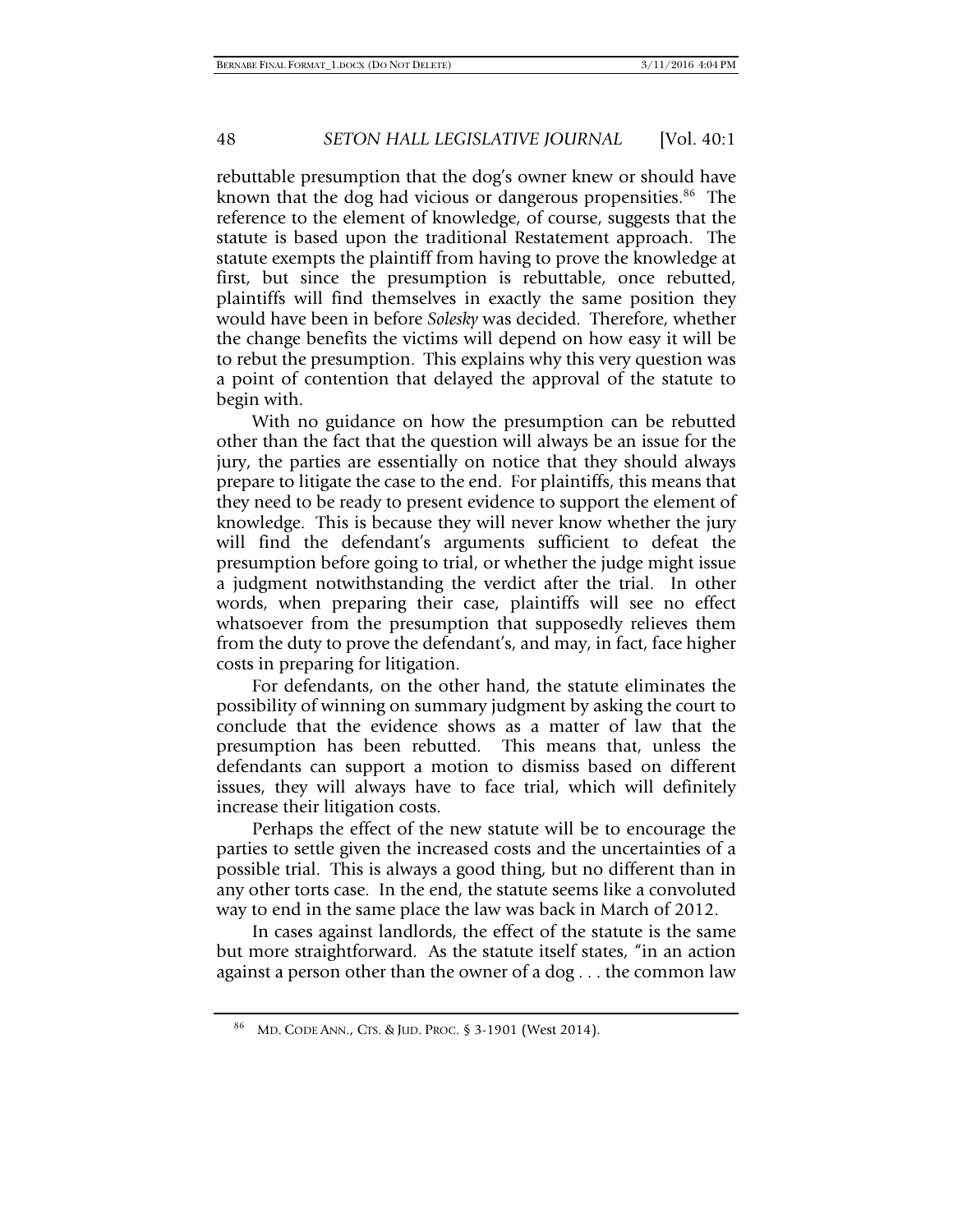of liability . . . that existed on April 1, 2012. . . is retained . . . ."87

Having traveled back in time, the question for the jurisdiction remains the same: which approach would advance the best public policy? The answer is that the majority of the state senators had it right in 2012. There is a reason the majority of jurisdictions have decided to adopt a strict liability approach to the issues raised by injuries caused by dogs. It is the better approach and, if for some reason that seems unacceptable, it is *Solesky* that provides a good compromise.

Proponents of the common law traditional approach argue it is unfair to impose liability on pet owners who were not negligent and who had no notice that their pets had a propensity to cause injury. Yet, most jurisdictions have taken the position that it is not unfair because pet owners must understand that any pet has the potential to cause injury to others and, therefore, pet ownership carries with it the possible costs of being responsible for those injuries.<sup>88</sup>

As is typical in tort law, the issue comes down to a cost benefit analysis. The costs attached to possible liability are less than the benefits gained by imposing strict liability.<sup>89</sup> The principle of strict liability is based on the fact that certain activities or circumstances create high levels of risk of injury.<sup>90</sup> As a society, we accept those risks because the activities also offer certain benefits. In order to get the benefits, we are willing to take the risks; but, we have also decided to ensure that those who create the risk understand their responsibility for possible injuries because they are in a better

<sup>87</sup> MD. CODE ANN., CTS. & JUD. PROC. § 3-1901(b) (West 2014). 88 *See* File v. Duewer, 869 N.E.2d 432 (Ill. App. 2007) (noting that the Animal Control Act imposes strict liability because it is intended to protect those who may not have any way of knowing or avoiding the risk the animal poses to them); Beggs v. Griffith, 913 N.E.2d 1230 (2009) (explaining that, because liability is mandated under the Animal Control Act for injuries caused by animals, the existence of the law serves as an incentive to keep one's animals from harming another); Garcia v. Nelson, 759 N.E.2d 601 (2001) (discussing how the purpose of the Animal Control Act is to protect

<sup>&</sup>lt;sup>89</sup> This view is reflected in comments d and e to section 509 of the Restatement (Second), which support the view that there is no social value in keeping animals that are vicious or have other dangerous propensities that are in excess of those necessary for their utility and are abnormal to their class. RESTATEMENT (SECOND) OF TORTS § 509 cmts. d, e (1965). 90 *See* DOBBS, *supra* note 24, at 942 (explaining that strict liability cases have in

common the fact that the defendant creates or introduces a dangerous condition not commonly accepted in society). *See also* Indiana Harbor v. American Cyanamid, 916 F.2d 1174, 1177 ( $7<sup>th</sup>$  Cir. 1990) ("[T]he greater the risk . . . the stronger . . . the case for strict liability.").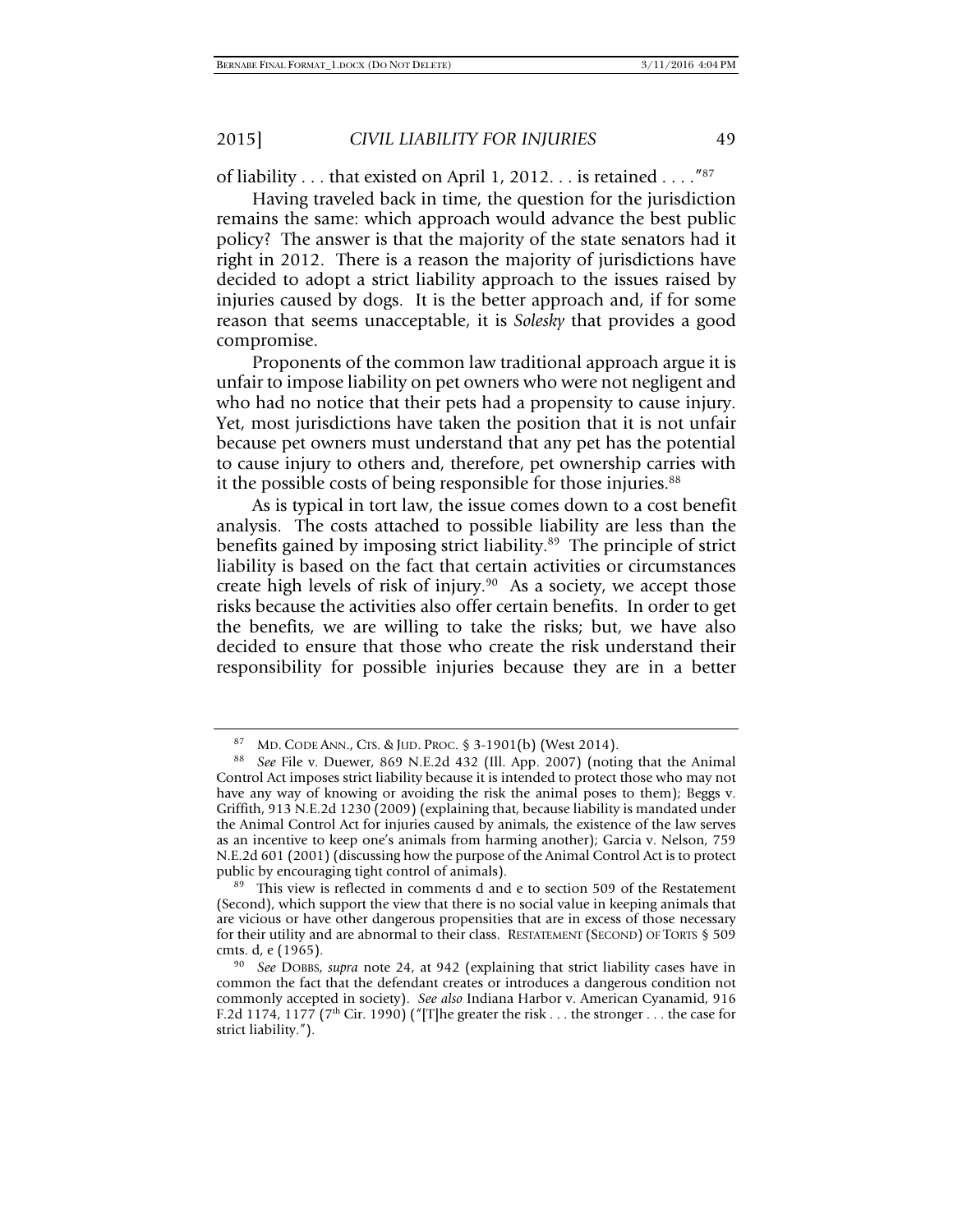position to manage the costs of the possible injuries.<sup>91</sup> This is the basic principle behind the notion of strict liability for inherently or abnormally dangerous activities and for liability for injuries caused by animals.<sup>92</sup> Thus, dog owners need to be on notice that all dogs create certain risks and must be ready for the consequences of possible liability because of those risks. Likewise, landlords must also be on notice that leasing properties to tenants with dogs carries with it the risk of possible liability. Owners and landlords can manage those risks by obtaining insurance and taking other necessary precautions to prevent possible injuries.<sup>93</sup> Given the risks involved, the additional costs related to insurance are just part of the costs of dog ownership and of leasing properties to dog owners. Though it has been argued that it is difficult to obtain insurance, the Department of Legislative Services of the Maryland General Assembly has concluded that insurance costs are not higher in states that have adopted a strict liability approach.<sup>94</sup> The Department has also concluded that only three of the top ten insurers who provide homeowners insurance in Maryland have exclusions or limits on coverage for injuries caused by specific dog breeds.<sup>95</sup> In addition, the fact that the need to obtain insurance and prepare for possible eventualities may raise costs for owners and landlords does not mean it is unfair. All it means is that it is better to place the possible responsibility for injuries on those who are in the best position to manage the costs of those possible injuries.

<sup>91</sup> *See* DOBBS, *supra* note 24, at 950 (explaining that the idea behind strict liability is not necessarily to deter certain activities altogether, but to make them "pay their way" by charging them with liability for harms).

<sup>&</sup>lt;sup>92</sup> See DOBBS, *supra* note 24, at 942 (explaining that strict liability cases have in common the fact that the defendant creates or introduces a dangerous condition not commonly accepted in society). *See also* Indiana Harbor v. American Cyanamid, 916 F.2d 1174, 1177 (7<sup>th</sup> Cir. 1990) ("[T]he greater the risk . . . the stronger . . . the case for strict liability.").

<sup>93</sup> MD. GEN. ASSEMB. DEP'T OF LEGIS. SERVS., FISCAL AND POLICY NOTE, H.B. 73 2014 Sess., at 5 (2014), *available at* http://mgaleg.maryland.gov/2014RS/fnotes/bil\_0003/ hb0073.pdf; MD. GEN. ASSEMB. DEP'T OF LEGIS. SERVS., FISCAL AND POLICY NOTE, S.B. 247, 2014 Sess., at 5 (2014), *available at* http://mgaleg.maryland.gov/2014RS/fnotes/ bil\_0007/sb0247.pdf.<br><sup>94</sup> MD. GEN. ASSEMB. DEP'T OF LEGIS. SERVS., DOG BITES IN OTHER STATES: DATA

INSURANCE COVERAGE, AND LIABILITY, 2013 Sess., at 23 (2014). *See also supra* note 53. 95 *See supra* note 53.